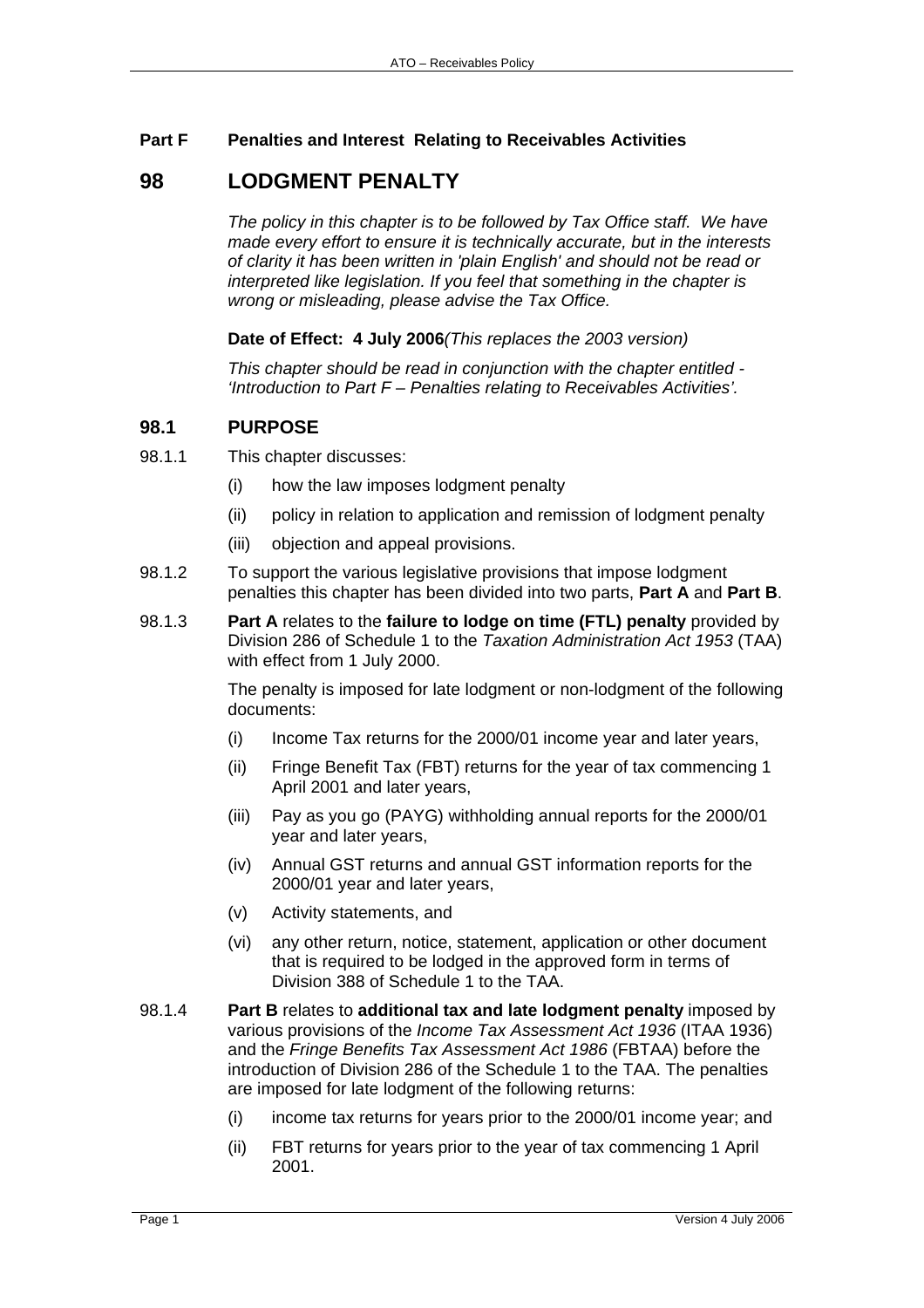*In this chapter the term:* 

*'impose' refers to the establishment of a statutory penalty within the framework of the law; and* 

*'apply' refers to the use of the authority to administer the law.* 

*Consequently, whilst the law may 'impose' a penalty the Commissioner has the authority to determine if the circumstances are such that he will apply the penalty.* 

# **PART A - Failure to lodge on time (FTL) penalty**

# **98.2 LEGISLATION**

### **Liability to penalty**

- 98.2.1 Liability to FTL penalty for failing to lodge documents on time is provided by subsection 286-75(1) in Division 286 of Schedule 1 to the TAA. The provision imposes an administrative penalty on an entity which fails to give a return, statement, notice or other document in the approved form to the Commissioner by a particular day or date.
- 98.2.2 Under subsection 286-75(2) of Schedule 1 to the TAA documents required to be given to the Commissioner under the *Superannuation Contributions Tax (Assessment and Collection) Act 1997*, *the Superannuation Guarantee (Administration) Act 1992* and the *Superannuation (Self Managed Superannuation Funds) Supervisory Levy Imposition Act 1991* are specifically excluded from the operation of Division 286.

### **Amount of penalty**

- 98.2.3 The amount of FTL penalty is calculated in accordance with section 286- 80 of Schedule 1 to the TAA.
- 98.2.4 Under subsection 286-80(2) of Schedule 1 to the TAA all entities, which include individuals, are liable for a 'Base Penalty Amount' (BPA) if they fail to lodge a return, statement, notice or other document with the Commissioner on time and in the approved form. The BPA is one penalty unit for each period of 28 days (or part thereof) that a document remains outstanding starting on the day when the document is due and ending when it is given to the Commissioner. The maximum BPA is 5 penalty units. The current value of a penalty unit under Section 4AA of the *Crimes Act 1914* is \$110.
- 98.2.5 Under subsection 286-80(3) and subsection 286-80(4) the BPA is increased by a multiplier that reflects the size of an entity. A large entity, whose information is likely to have a greater significance for risk purposes, will incur a higher penalty amount than a small or medium entity. The multiplier categories are:
	- $(i)$  small entity  $-$  liable to the BPA.
	- (ii) medium entity  $-$  liable to 2 times the BPA.
	- (iii) large entity  $-$  liable to 5 times the BPA.
- 98.2.6 An entity's size is determined by either, the withholder status, assessable income or current annual turnover (for GST purposes) of the entity. Consequently: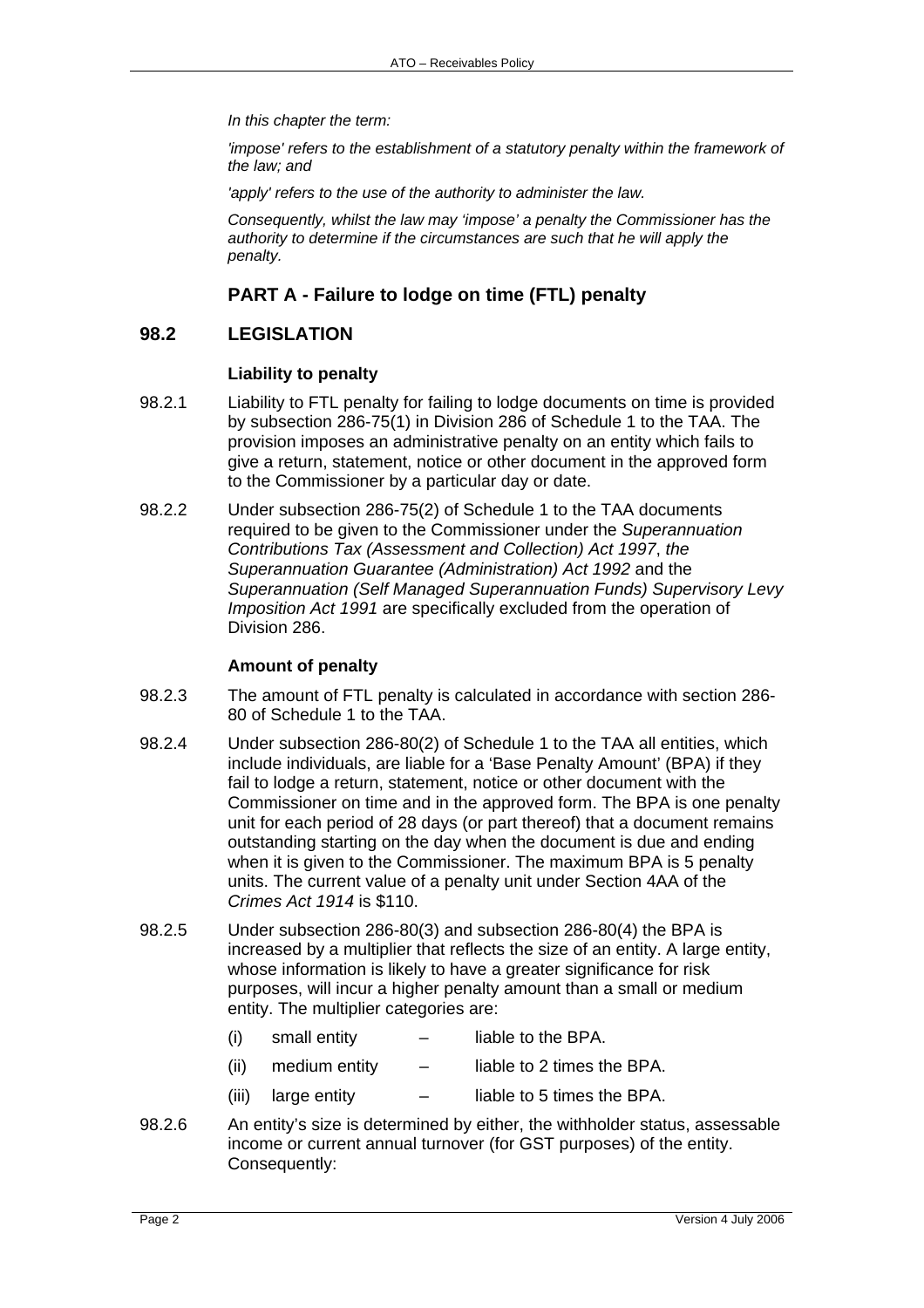- (i) a small entity is an entity that is neither a medium or large entity on the due date for lodgment
- (ii) a medium entity is either a medium withholder for PAYG withholding purposes, or has assessable income or current annual turnover between \$1million and \$20million on the due date for lodgment
- (iii) a large entity is either a large withholder for PAYG withholding purposes, or has assessable income or current annual turnover greater than \$20 million on the due date for lodgment.

### **Remission of penalty**

98.2.7 The Commissioner may remit the penalty in accordance with section 298-20 of Schedule 1 to the TAA.

### **Other legislation**

98.2.8 Under section 25-5 of the *Income Tax Assessment Act 1997* (ITAA1997) FTL penalty is not a tax deduction.

# **98.3 INTRODUCTION**

- 98.3.1 Taxpayers have a responsibility to meet their lodgment requirements as and when they fall due.
- 98.3.2 The lodgment of documents by the due date is essential to the efficient operation and administration of the taxation system. Integral to this is the value of the information contained in the document and the preservation of community confidence in the taxation system.
- 98.3.3 In response to this requirement, where a taxpayer fails to give a return, statement, notice or other document to the Commissioner on time and in the approved form Division 286 of Schedule I to the TAA- *Penalties for failing to lodge documents on time* - operates to impose an administrative penalty. Division 286 further sets out how the penalty amounts are calculated.
- 98.3.4 The Commissioner recognises that circumstances may arise which prevent a person or their agent from fulfilling their lodgment obligations on time and may, in some cases, allow additional time for lodgment of a document. Guidelines for allowing additional time to lodge can be found in the policy chapter entitled *'Deferral of the due date for lodgment and suspension of lodgment action*'.
- 98.3.5 If additional time to lodge is required it is expected that a taxpayer or their agent would, before the due date for lodgment, notify the Commissioner of the circumstances preventing lodgment of the document on or by the due date. Where a deferral is granted the FTL penalty, if applicable, will apply from the deferred due date.
- 98.3.6 FTL penalty is distinguishable from other penalties and charges that may be applied to safeguard Government revenues. Unlike the general interest charge (GIC), which is a charge on an amount for the period of time that the amount remains unpaid, imposition of FTL penalty is based solely upon the period of time that an approved form is outstanding. It is not dependant upon a related unpaid amount.

## **98.4 POLICY**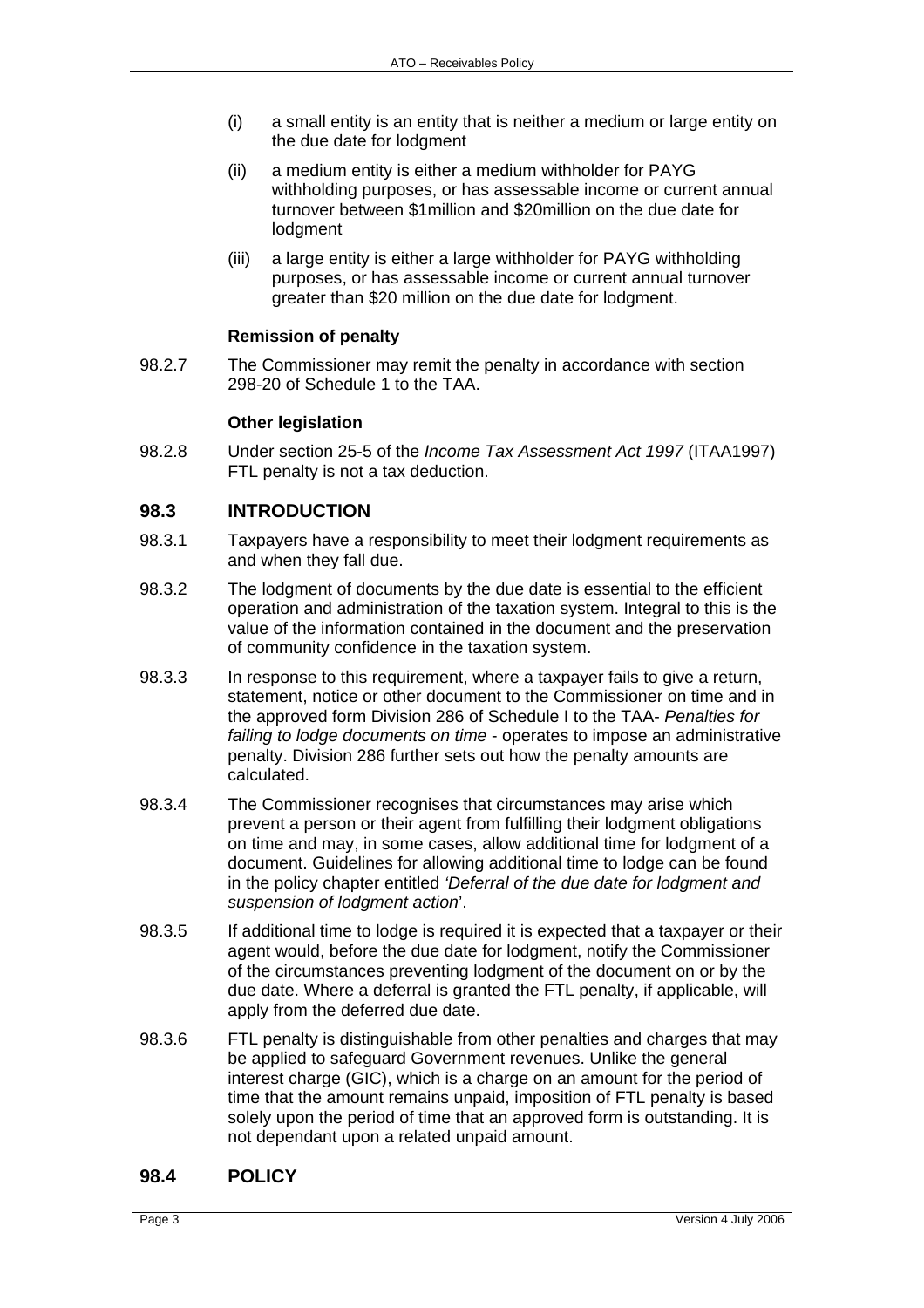### **Application of FTL penalty**

- 98.4.1 The legislation provides the Commissioner with the authority to apply a penalty if a document is not lodged by its due date.
- 98.4.2 As a broad statement of policy:

**The Commissioner will apply a penalty on a return, notice, statement or other document required to be provided to the Commissioner, which, if not provided by the due date:** 

- **(i) places at risk the efficient operation of the taxation system,**
- **(ii) provides a significant benefit or advantage to the late lodger over the general community, or**
- **(iii) erodes community confidence in the taxation system.**
- 98.4.3 A risk to the efficient operation of the taxation system may occur where information required by the Tax Office is not received on time and in the approved form. For example, timely lodgment of the PAYG annual report by employers, providing information about payments to employees, is essential for the effective administration of the PAYG withholding system.
- 98.4.4 There is potentially a greater risk to efficient tax administration when information required from larger entities is not provided by the due date. Accordingly, more emphasis may be placed on obtaining timely information from large entities.
- 98.4.5 A taxpayer who does not provide information to the Commissioner on time may gain a significant benefit or advantage over taxpayers that comply with their obligations. For example, a taxpayer who lodges their income tax return late to delay an obvious increase in their PAYG income tax instalment rate. A delayed increase in the instalment rate may provide the taxpayer with an advantage over other taxpayers in the general community.
- 98.4.6 A loss of community confidence in the tax system may result from an unsupported argument being promoted as a reason for not lodging a document or documents. An example of this may be a claim that the provision of certain information is a breach of privacy and as such there is no obligation to lodge a document. While the Commissioner recognises an individual's right to have an argument determined by a court of law, the general community may lose confidence in the tax system if the Commissioner did not continue to pursue lodgment of the document pending the decision of the court.
- 98.4.7 In deciding whether to apply FTL penalty the Commissioner will have regard to:
	- (i) the lodgment history of the taxpayer, and
	- (ii) the effort taken by the Tax Office to obtain lodgment.

Further, the penalty will only be applied where;

- (iii) a penalty warning was provided to the taxpayer in relation to a similar type of document (eg an activity statement), and
- (iv) the warning was provided in the current period or immediate prior period, or
- (v) the penalty was applied to a similar type of document in the immediate prior period.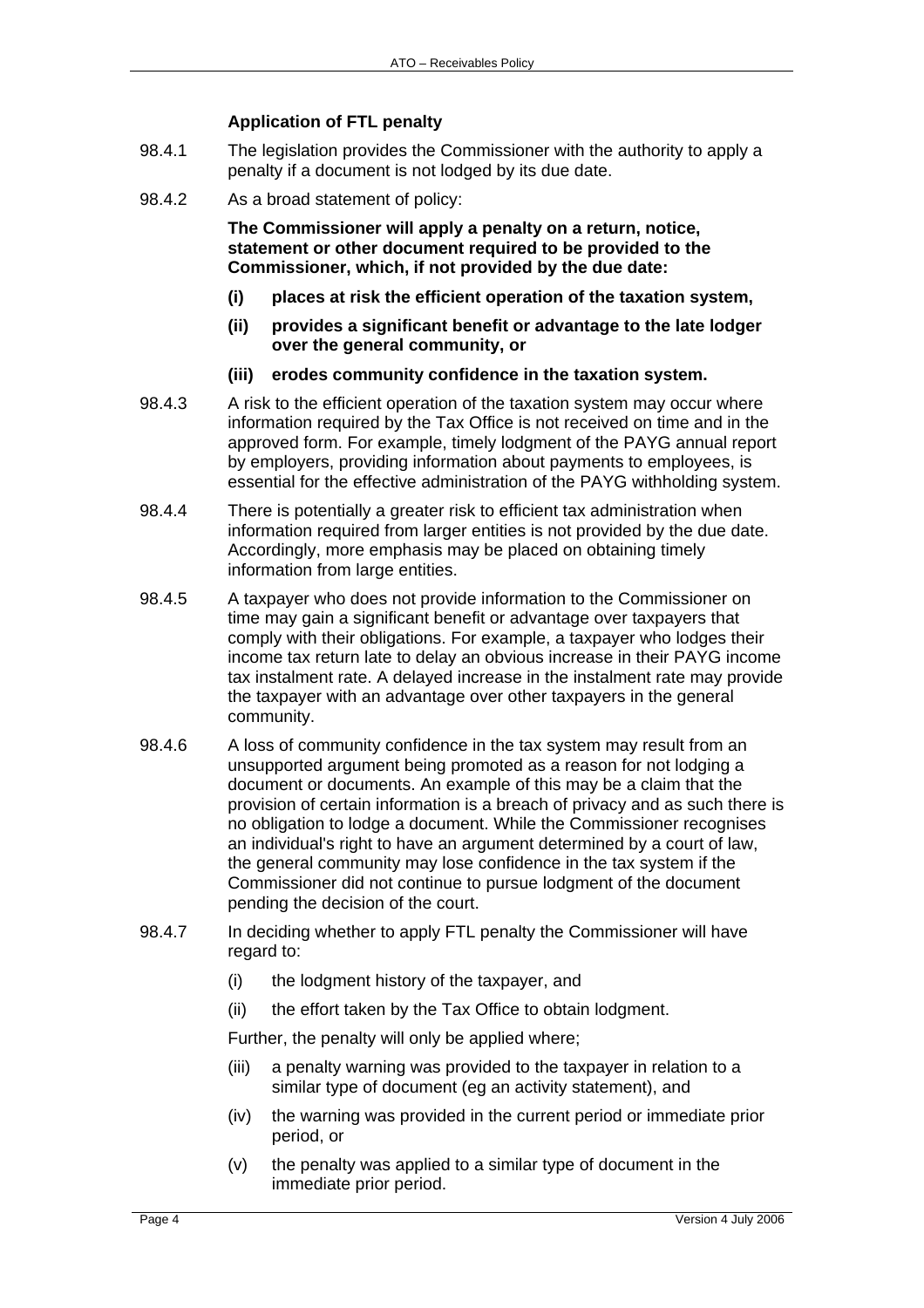98.4.8 GIC will apply to any FTL penalty which remains unpaid after the due date for payment. Remissions for any GIC applied will be in accordance with the policy outlined in the policy chapter titled *'General Interest Charge'.*

#### **Consolidations**

- 98.4.9 The head company of a consolidated group is required to lodge two activity statements – one for the consolidated PAYG income tax instalment of the group, and the second for any other obligations it may have in its own right (GST, FBT etc). The application of FTL penalty applies to both these activity statements separately.
- 98.4.10 The head company of a consolidated group is required to lodge a notice of choice to consolidate in the approved form, prior to or at the time of lodgment of the consolidated income tax return. Generally, the Commissioner will not impose FTL penalty on the late lodgment of the notice of choice.

#### **Remission of FTL penalty**

- 98.4.11 A taxpayer is entitled to request a remission of FTL penalty. The request must be in writing and fully outline the reasons for the delay in lodgment.
- 98.4.12 The Commissioner has a discretion to remit FTL penalty, in full or in part, depending on the circumstances that led to the failure to lodge on time.
- 98.4.13 A decision on a request for remission of penalty will be made having regard to:
	- (i) the facts of each individual case including:
		- (a) information provided by the taxpayer or their tax agent, and
		- (b) any other information available to the Commissioner.
	- (ii) the Taxpayers' Charter and the ATO Compliance Model
	- (iii) the chapter titled '*Principles underlying the Receivables Policy of the Tax Office*', and
	- (iv) the policy guidelines contained in this chapter.
- 98.4.14 Where the Commissioner is satisfied that a remission of penalty is warranted, either in full or in part, it will be remitted (section 298-20 of Schedule 1 to the TAA).
- 98.4.15 It would be inappropriate to exercise the discretion to remit FTL penalty for the following reasons:
	- (i) as an inducement to encourage lodgment of the return, statement or other document,
	- (ii) as an inducement to encourage payment of debts, or
	- (iii) to finalise a case where the Tax Office has not attempted to collect outstanding amounts.
- 98.4.16 Generally, remission of FTL penalty will only be granted where the delay in lodgment occurred due to **circumstances beyond the control of the taxpayer** or in such other circumstances, by reason of which, it would be **fair and reasonable** for the Commissioner to remit the penalty. Requests for remission should demonstrate that circumstances were such that the timely lodgment of the document(s) was not possible, and that the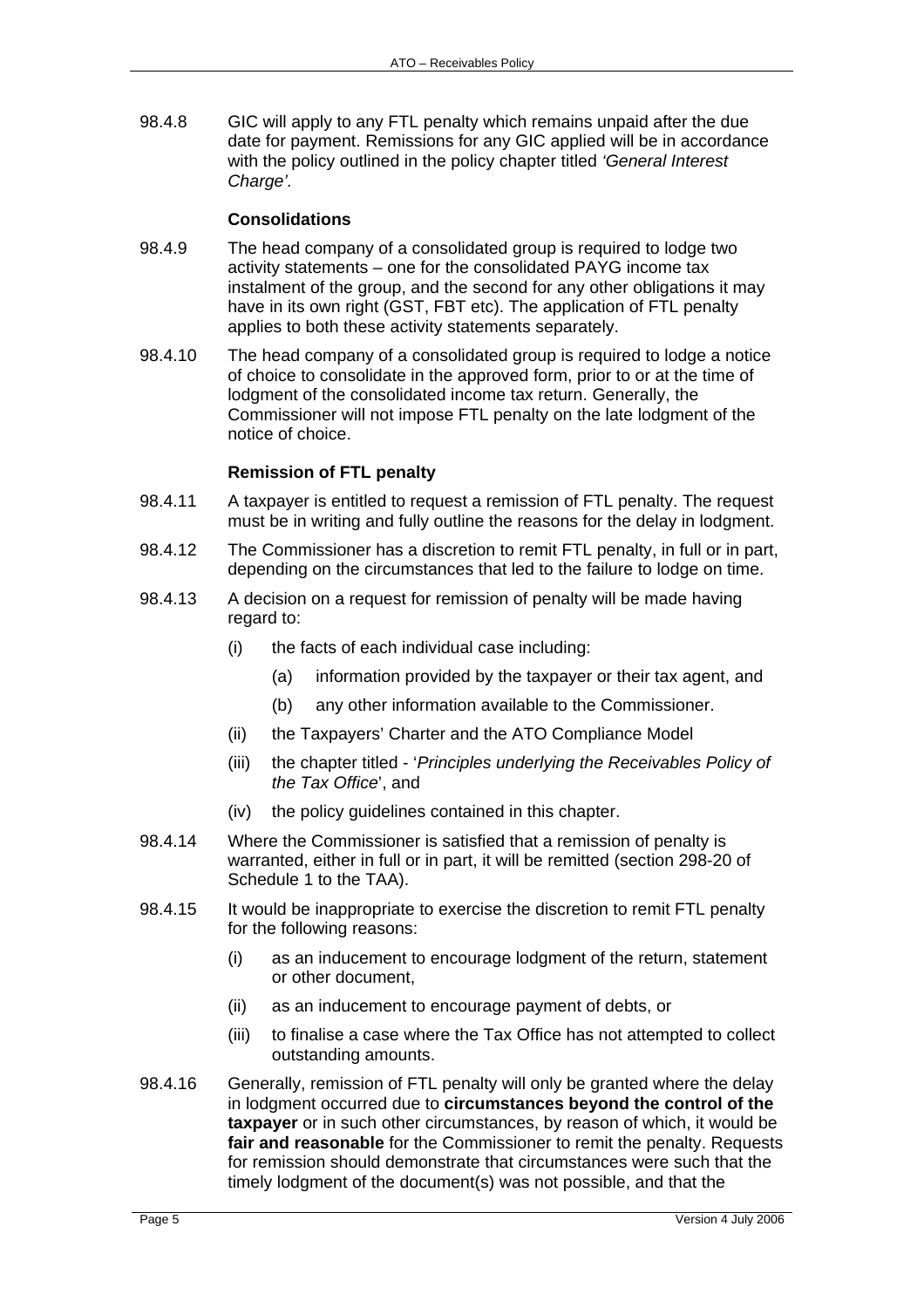taxpayer or their tax agent was not in a position to request additional time to lodge prior to the due date.

- 98.4.17 Full remission of FTL penalty will be granted where the taxpayer or their tax agent can establish that special circumstances (that is circumstances beyond their control) existed that directly impacted on their ability to lodge the document on time
- 98.4.18 Where special circumstances do not exist it may still be appropriate for the Commissioner to remit the FTL penalty, in full or in part, where it would be fair and reasonable to do so. In these cases the Commissioner will consider such factors as the length of time the document was overdue, the taxpayer's circumstances, the tax agent's circumstances (where applicable), the taxpayer's lodgment history and any relevant contact with the Tax Office prior to the due date of the document.
- 98.4.19 Generally, a request for remission of FTL penalty would only be considered once the outstanding document has been lodged.

### **Reasons for remission**

98.4.20 The Commissioner will consider all of the reasons put forward by a taxpayer in their request for remission of FTL penalty, their effect upon late or non-lodgment and any steps taken to alleviate the delay in lodgment. Remission would not be considered if the taxpayer were to rely on general grounds, nor would it be considered if the taxpayer were to rely on factors that could only be remotely linked to the late or non-lodgment

#### **Circumstances beyond the control of the taxpayer**

- 98.4.21 A taxpayer (or their tax agent) may be able to demonstrate that the difficulties they are experiencing were due to factors beyond their control and clearly could not be predicted and the taxpayer or their tax agent was not in a position to request further time to lodge. Such circumstances may include, but are not limited to, natural disasters including fire, flood, drought and earthquake, or the serious illness of the taxpayer or their tax agent that is a sole practitioner.
- 98.4.22 General statements such as adverse business conditions affecting an industry, general economic downturn would not be an acceptable basis for remission under this heading as these factors are more likely to prevail across the whole community. Taxpayers would need to demonstrate that such factors had specific impacts on their ability to lodge before they could be considered as reasons for remission.

### **Fair and Reasonable**

98.4.23 A decision by the Commissioner to remit penalty because it is fair and reasonable must be considered in view of the legislative policy that taxpayers should be liable to a penalty if they lodge late. Not only must the exercise of the power to remit be fair to the taxpayer concerned, it must be fair to the whole community. In other words a taxpayer who lodges late or fails to lodge should not be given any undue advantage over those taxpayers who organise their affairs to ensure they can lodge on time. Taxpayers will need to demonstrate that it is fair and reasonable to remit the penalty, having regard to the nature of the specific event or decision.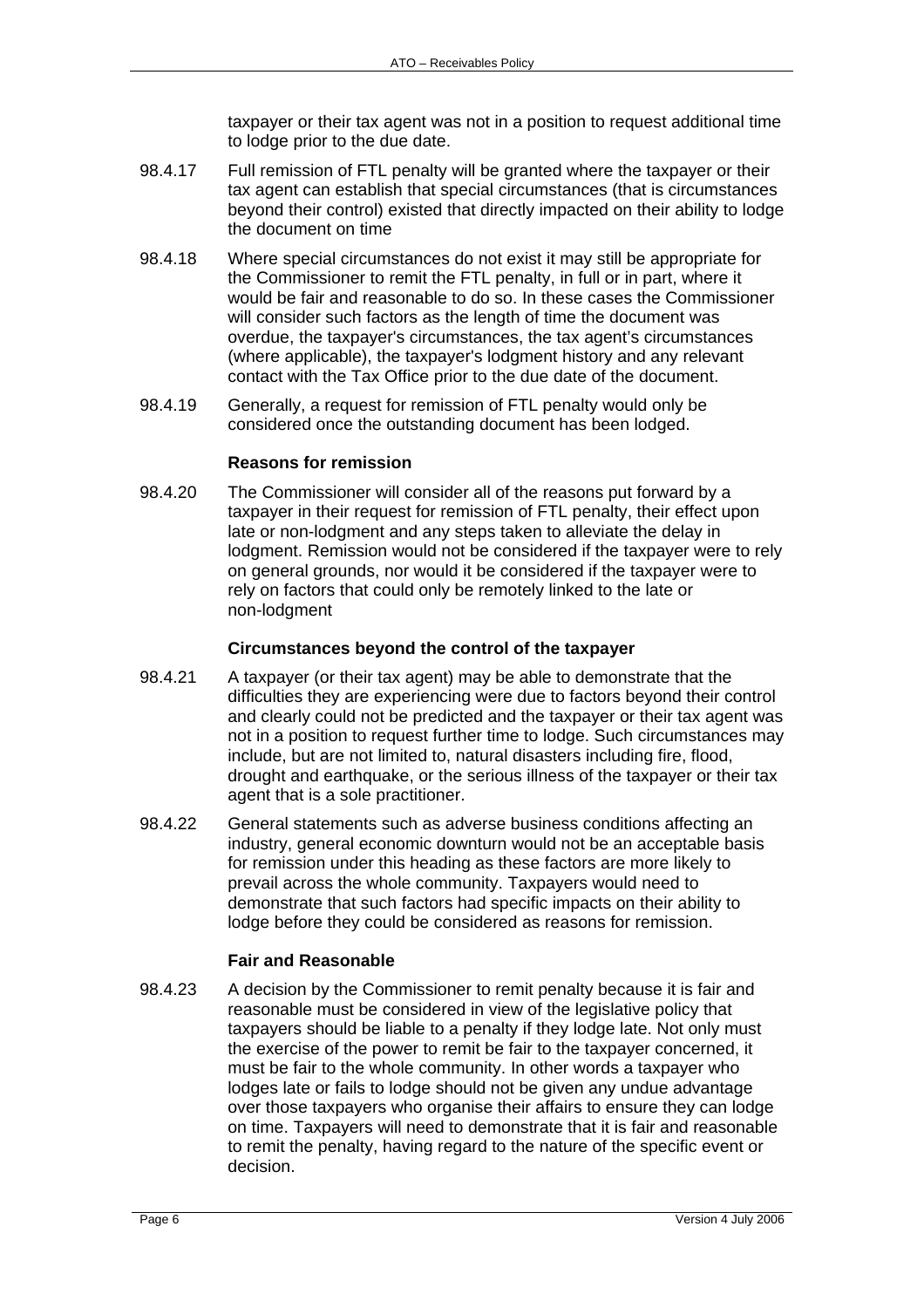### **Objection and Appeal Provisions**

- 98.4.24 Where the Commissioner refuses to remit an amount of FTL penalty he must advise of the decision and the reasons for the decision in writing. If the taxpayer is not satisfied with the decision he may have a right to object against the decision under Part IVC of the TAA.
- 98.4.25 An objection under Part IVC of the TAA 1953 may be made if the Commissioner has refused, to any extent, to remit a penalty amount and the penalty amount that remains payable after the refusal is more than 2 penalty units (section 298-20 of Schedule 1 to the TAA).
- 98.4.26 Where a decision by the Commissioner not to remit a penalty cannot be reviewed under Part IVC of the TAA (ie the amount of penalty that remains payable after the refusal to remit is 2 penalty units or less) the taxpayer may seek a review under the *Administrative Decisions (Judicial Review) Act 1977* (AD(JR) Act).

### **PART B - Additional tax and late lodgment penalty**

### **98.5 LEGISLATION**

- 98.5.1 Taxpayers have a responsibility to meet their lodgment obligations as and when their income tax returns and other documents fall due for lodgment. Various taxation laws provided for the automatic imposition of additional amounts when a return was not lodged on time.
- 98.5.2 The Commissioner recognises that circumstances do arise from time to time that temporarily prevent a person carrying out their statutory obligations and may allow further time for lodgment of a return where the circumstances meet certain criteria.
- 98.5.3 Relevant provisions of the more common taxing statutes that impose penalties for late lodgment and non-lodgment of:
	- income tax returns for years prior to the 2000/01 income year,
	- fringe benefits tax returns for years prior to the year of tax commencing 1 April 2001

and the circumstances in which the Commissioner may remit such penalties are set out below.

The relevant provisions of the more common taxing statutes imposing penalty interest for late lodgment of income tax returns for the years prior to the 2000/01 income year are contained in the appendix to this chapter.

#### **1994-95 or Earlier Year of Income**

- 98.5.4 A taxpayer will be liable to Additional Tax for Late Lodgment (ATLL) where a return is lodged late; tax is payable; and in respect of the 1995 year of income or earlier years.
- 98.5.5 In practice, the full statutory ATLL imposed by section 222 of the ITAA 1936 is not normally levied, as in all but the most exceptional circumstances, the Commissioner exercises the discretion provided by subsection 227(3) of ITAA 1936 and remits part of the ATLL at the time of making the assessment.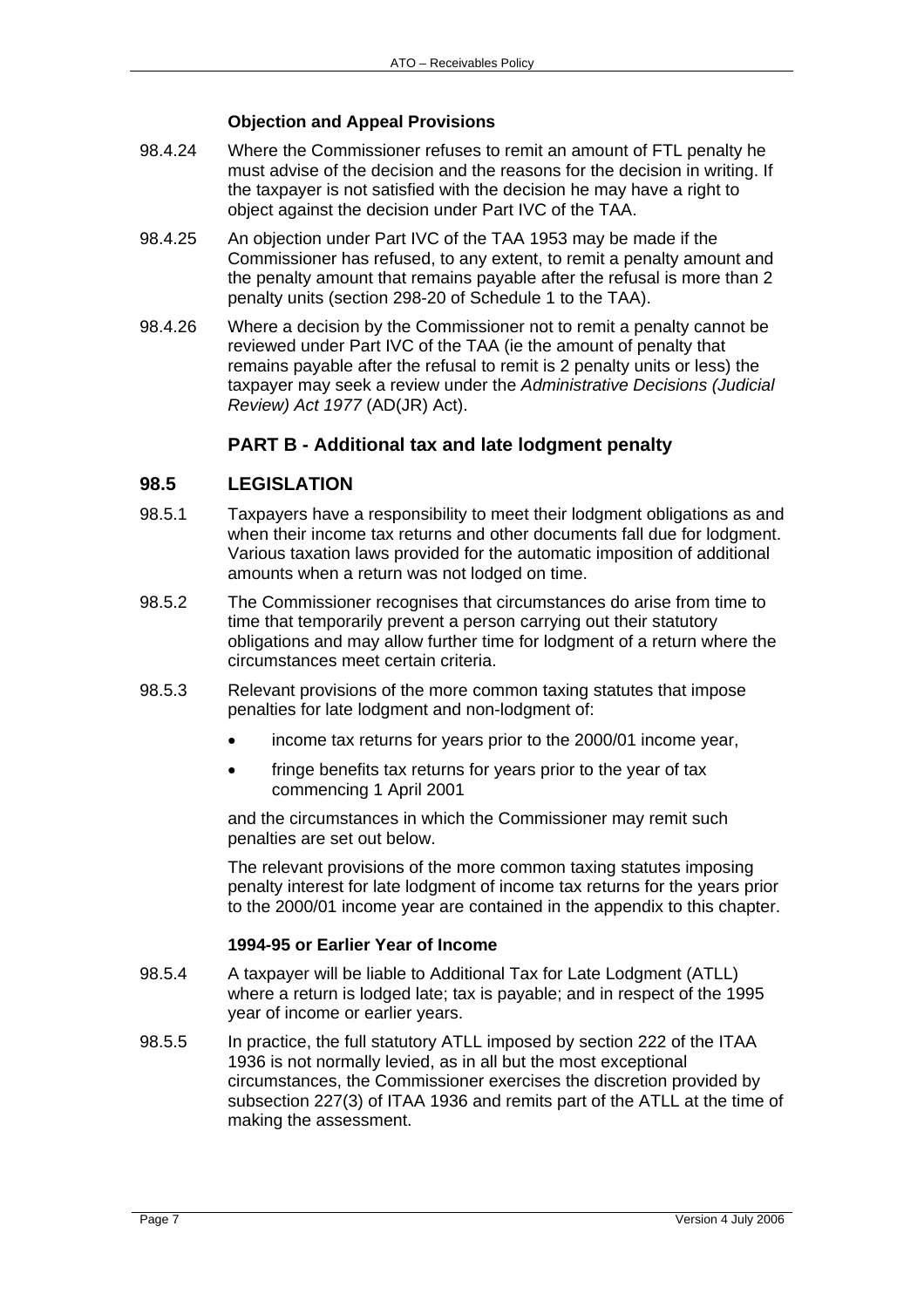- 98.5.6 In respect of individual returns for the years ended 30 June 1993 to 1995 inclusive, ATLL was and is imposed at the rate of 20% per annum if the return was lodged involuntarily or 10% if voluntarily lodged.
- 98.5.7 In the case of voluntary lodgments which result in debit assessments, remission of the statutory ATLL to an amount calculated at 10% per annum of the lesser of the tax assessed or tax payable, subject to a maximum in respect of any year of 50% of the tax assessed is applied.
- 98.5.8 Returns relating to relevant entities attract ATLL equal to the lesser of:
	- (i) the section 222 of the ITAA 1936 amount as calculated in accordance with IT 2475, or
	- (ii) \$25 per week to a maximum of \$500.
- 98.5.9 Prior to 1993, ATLL was imposed at a rate of 20% in all cases.

#### **1996 and Subsequent Years - Other Than Relevant Entities - lodged late up to 30 June 1999**

- 98.5.10 A taxpayer will be liable to Late Lodgment Penalty (LLP) and/or Late Lodgment Penalty Interest where a return is lodged late; tax for penalty is a debit; and in respect of the year of income ending 30 June 1996 or subsequent year's returns up to 30 June 1999. The GIC will be applied from 1 July 1999 should the return(s) be lodged after that date.
- 98.5.11 Where an income tax return is lodged late and is lodged by the taxpayer without any Tax Office involvement, then the return will be treated as a voluntary lodgment.
- 98.5.12 When a return is lodged voluntarily, LLP will not be imposed; penalty interest will be imposed. The liability to the penalty interest arises irrespective of whether the Commissioner has remitted the additional tax imposed by section 163B of the ITAA 1936.
- 98.5.13 Where an income tax return is lodged late and is lodged as a result of one of the following:
	- (i) the issue of a final notice or demand for lodgment,
	- (ii) the raising of a default assessment under section 167 of the ITAA 1936,
	- (iii) telephone or personal contact by the Tax Office regarding the nonlodgment of an income tax return, or
	- (iv) an audit or an audit of associated entities carried out by the Tax **Office**

late lodgment penalty interest will be imposed and late lodgment penalty will be imposed.

#### **1996 to 2000 Years - Other Than Relevant Entities - lodged late after 30 June 1999.**

98.5.14 Prior to 1 July 2001, the penalty was charged at the rate of the Treasury Note Yield Rate plus eight (8) percentage points. From 1 July 2001, the GIC rate for a day is worked out by adding 7 percentage points to the base interest rate for that day, and dividing that total by the number of days in the calendar year. For each day in a specified quarter of the year, the base interest rate equals the monthly average yield of 90-day Bank Accepted Bills for a specified month.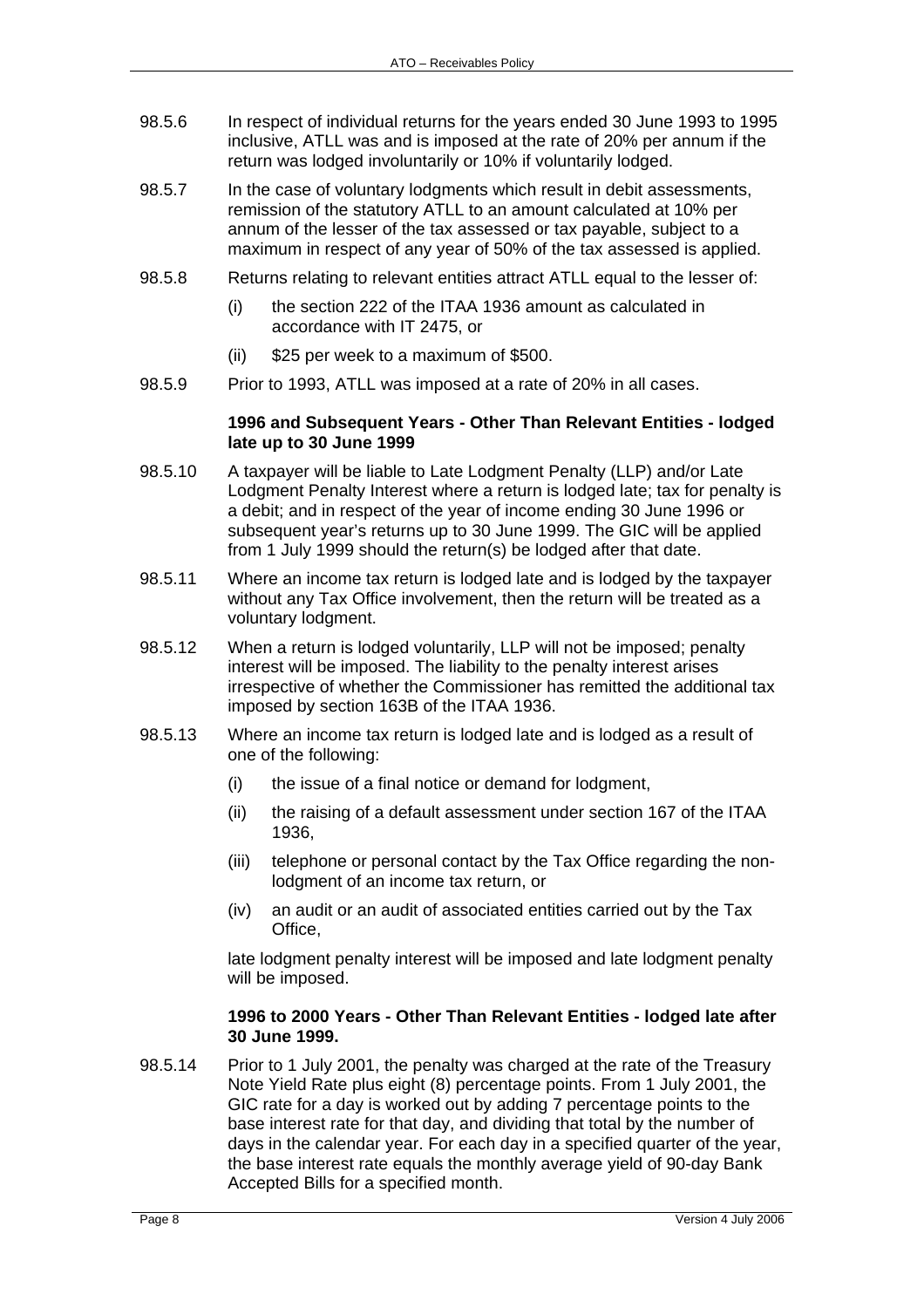- 98.5.15 The interest is charged on the lesser of:
	- (i) 'income tax payable on assessment,; or
	- (ii) the 'net tax payable'

and applies from the due date of the return to the day before the return is lodged. The legislation repeals section 163C of the ITAA 1936 interest and replaces section 163B of the ITAA 1936 penalty with the GIC.

- 98.5.16 This is the only calculation that will apply after 1 July 1999 to 1999 and 2000 returns lodged late.
- 98.5.17 All 1996 and 1997 returns lodged late after 1 July 1999 will have penalty tax and penalty interest applied from the day after the gazetted due date for lodgment (31 October 1996 and 1997 respectively) until 30 June 1999. The GIC will then apply from 1 July 1999 until the day prior to the lodgment date of the return(s).
- 98.5.18 For 1998 returns, penalty tax and penalty interest will apply from the day after any further period of time granted to lodge, (eg due date for lodgment under tax agent lodgment program) until 30 June 1999. The GIC will apply from 1 July 1999 until the day prior to the lodgment date of the return(s).

#### **1996 to 2000 years - Relevant Entities**

- 98.5.19 A relevant entity will be liable to Late Lodgment Penalty (LLP) where a return is lodged late; in respect of the 1996 to 2000 years of income; and applies to all relevant entities whether taxable or non-taxable.
- 98.5.20 The rate of LLP as applied to relevant entities is \$10 per week or part of a week up to a maximum of \$200. The minimum penalty is \$10.

#### **Fringe Benefits Tax**

- 98.5.21 Section 114 of the *Fringe Benefits Tax Assessment Act 1986* (FBTAA) provides for additional tax for failure to furnish a return as and when required. The legislation provides for additional tax equal to double the amount of tax payable, unless this amount is less than \$20.00, in which case the additional tax will be \$20.00. Section 117 of the FBTAA gives the Commissioner discretion to remit all or part of any additional tax payable in accordance with section 114 of the FBTAA to an amount that is considered reasonable given both the circumstances surrounding the failure to furnish the return and its consequences.
- 98.5.22 Until 1996 the policy adopted when determining additional tax for late lodgment (LLP) was, with due consideration given to each case, based on a per annum component of 5% pa of the net tax payable (being tax assessed less any instalments raised) together with - if appropriate – a culpability component of 1.25% if the return was lodged after 1 July or 3.75% if the return was lodged after 1 October. In addition any late payment penalty (LPP) applicable in accordance with section 93 was applied.
- 98.5.23 In May 1995 the Commissioner issued Taxation Ruling TR95/4 Fringe Benefits Tax: guidelines for the remission of penalty taxes arising from audit action. This ruling resulted in discrepancies between the treatment of late lodgers in audit and non-audit situations, particularly since the ruling provides that LLP should include a per annum and a culpability component, and any LPP should be remitted in full.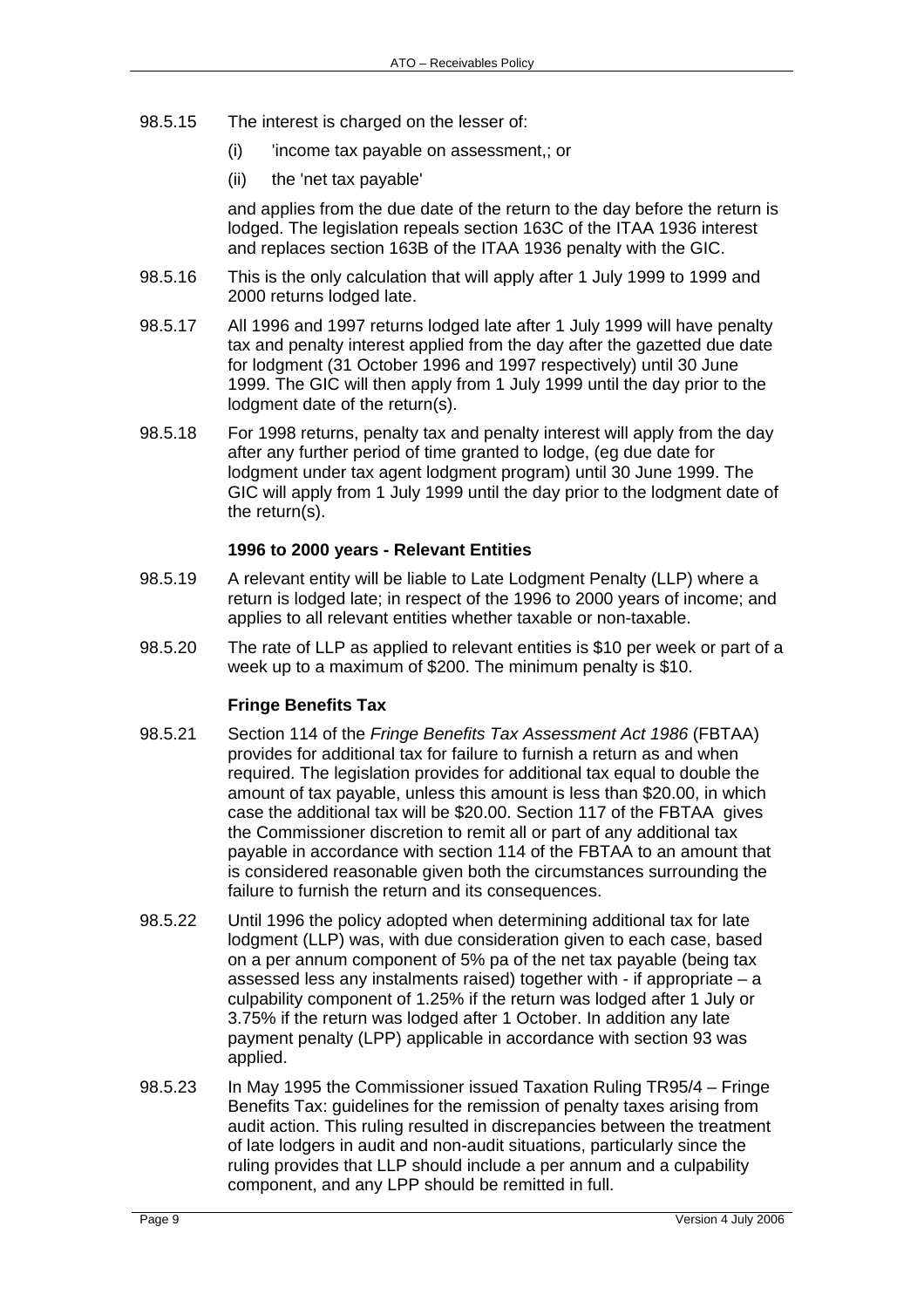- 98.5.24 As a consequence, in 1996 the guidelines in TR95/4 were adopted in all situations when LLP applied, be they audit or non-audit initiated. LLP has been imposed using these guidelines since then, and has only changed to comply with the TR95/4-Addendum issued 25 August 1999, as a consequence of the new GIC that came into effect on 1 July 1999.
- 98.5.25 TR95/4 provides that the penalty imposed under section 114 of the FBTAA will be remitted with reference to the guidelines applicable to the remission of section 115 of the FBTAA penalties (that is. those relating to the making of false and misleading statements). Both a per annum and culpability component are to be included in the calculation to arrive at the appropriate level of remission under subsection 117(3) of the FBTAA. From 1 July 1999, the GIC applies in lieu of the per annum component.
- 98.5.26 These provisions apply in respect of FBT returns for the years ended 31 March 2001 and earlier years.

# **98.6 REMISSION OF PENALTY**

- 98.6.1 Basically, the Commissioner has identified three sets of circumstances when he may exercise a discretion to remit the additional taxes. He may remit if he is satisfied that:
	- (i) the circumstances that contributed to the delay in lodgment of the return were not due to, or caused directly or indirectly by, an act or omission of the taxpayer; and the taxpayer has taken reasonable action to relieve, or relieve the effects of, those circumstances; or
	- (ii) the circumstances that contributed to the delay in lodgment of the return were due to, or caused directly or indirectly, by an act or omission of the taxpayer; and the taxpayer has taken reasonable action to relieve , or relieve the effects of, those circumstances; and having regard to the nature of those circumstances, it would be fair and reasonable to remit the additional tax or part of the additional tax; or
	- (iii) there are special circumstances by reason of which it would be fair and reasonable to remit the additional taxes or part of the additional taxes.
- 98.6.2 The Commissioner may remit in whole or in part any portion of a penalty, penalty interest and general interest charge. Where the Commissioner decides to either not remit or remit part only of a penalty amount or general interest charge, he must advise of his decision and the reasons for his decision in writing. The right a taxpayer has to a further review of the decision made is set out in Part IVC of the TAA. A decision not to remit late lodgment penalty interest is neither reviewable nor appealable, under the TAA, although a taxpayer may seek redress under the AD(JR) Act.
- 98.6.3 Where a taxpayer seeks a remission of additional amounts, the taxpayer's request should be considered having regard to:
	- (i) the facts of each individual case,
	- (ii) the chapter entitled '*Principles underlying the Receivables Policy* Tax Office, and
	- (iii) the policy guidelines contained in this chapter.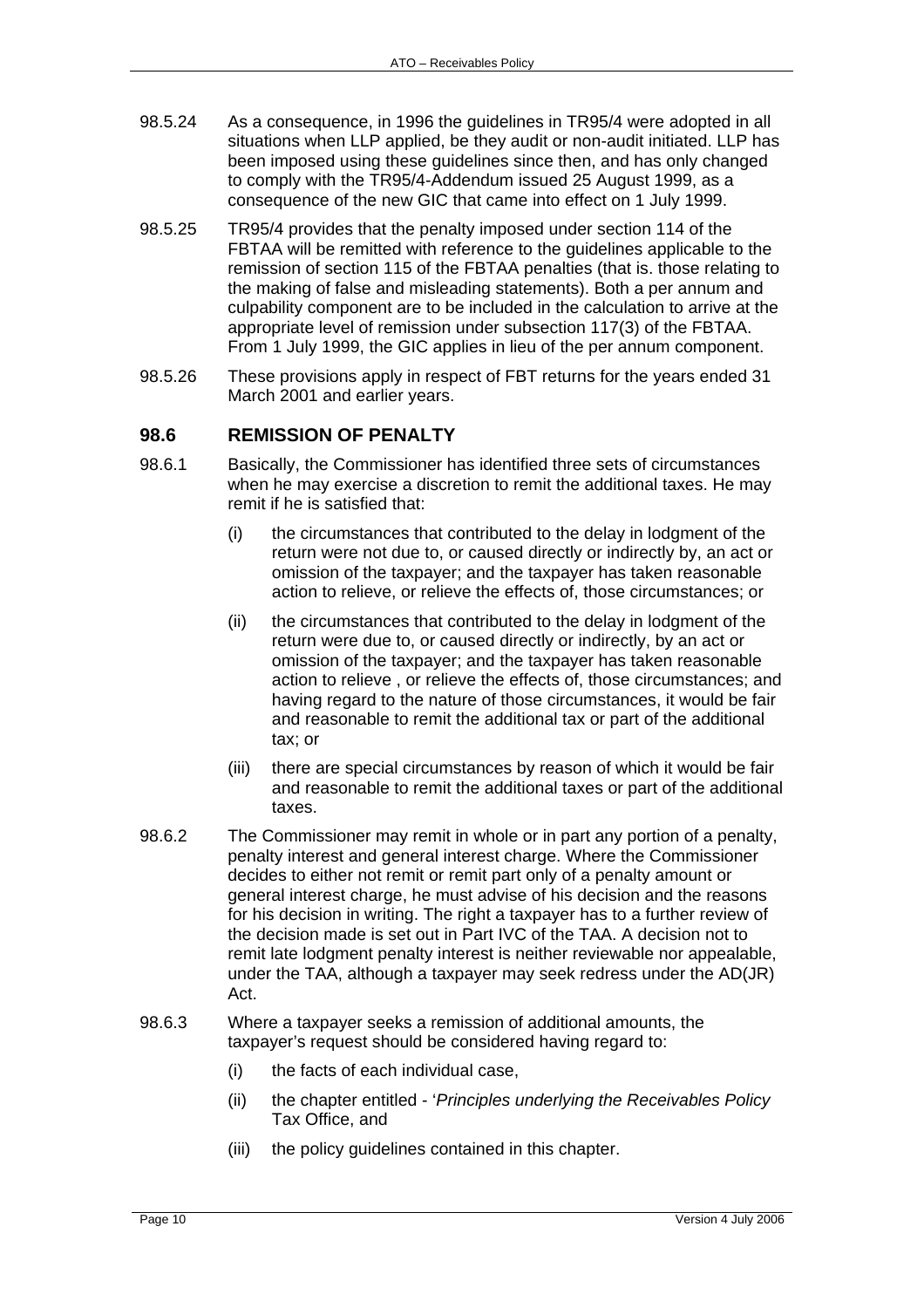- 98.6.4 It would be inappropriate to exercise the discretion to remit additional taxes for the following reasons:
	- (i) as an inducement to encourage lodgment of the return, statement or other document,
	- (ii) as an inducement to encourage payment of debts, or
	- (iii) to finalise a case where the Tax Office has not attempted to collect additional taxes.

# **98.7 POLICY**

- 98.7.1 The various taxation laws provide for the automatic imposition of additional amounts when a return is lodged late or not at all. The Commissioner expects that the additional amount will be payable and will take steps to recover those charges. The Tax Office recognises that circumstances do arise from time to time that temporarily prevent a person carrying out their statutory obligations. The Commissioner of Taxation may allow further time for lodgment of a return, statement or other document where the circumstances meet certain criteria. It is expected that a taxpayer would notify the Commissioner of any circumstances that prevent the lodgment of the return by the due date. Refer further to the chapter entitled – '*Deferral of the Due Date for Lodgment and Suspension of Lodgment Action'*.
- 98.7.2 However, the legislation acknowledges that situations exist where it would be fair and reasonable for the additional amounts to be remitted. The Commissioner has the discretion to remit the additional taxes in part or in full depending on the circumstances that led to the late or nonlodgment.
- 98.7.3 Where the Commissioner is required to make an assessment of additional amounts, a taxpayer has a right to object against late lodgment penalty imposed under the various sections. Generally, taxpayers who are charged late lodgment penalty interest have no right to object against the interest but may request a remission (Refer to Appendix). Objection requests received outside the set time period or in respect of late lodgment penalty interest will be treated as a remission request. Where the Commissioner is satisfied that a remission of the additional taxes is warranted, they will be remitted, either in full or in part. It is up to the taxpayer to demonstrate that remission is warranted.
- 98.7.4 The Commissioner will consider a request in accordance with the relevant remission provision.

## **A Penalty Interest**

- 98.7.5 Penalty interest is by its nature a compensatory amount and it is imposed where the Commonwealth has been denied the use of funds because returns and statements were not lodged by the due date.
- 98.7.6 Any interest charge is deductible to the taxpayer in the return for the year of income in which the interest is incurred. Any remission of interest charges that have been claimed as a tax deduction will form part of assessable income of the taxpayer for the year in which the remission is granted.
- 98.7.7 Penalty interest may be remitted, but will only be remitted in limited and exceptional circumstances (eg natural disasters such as fire, flood, or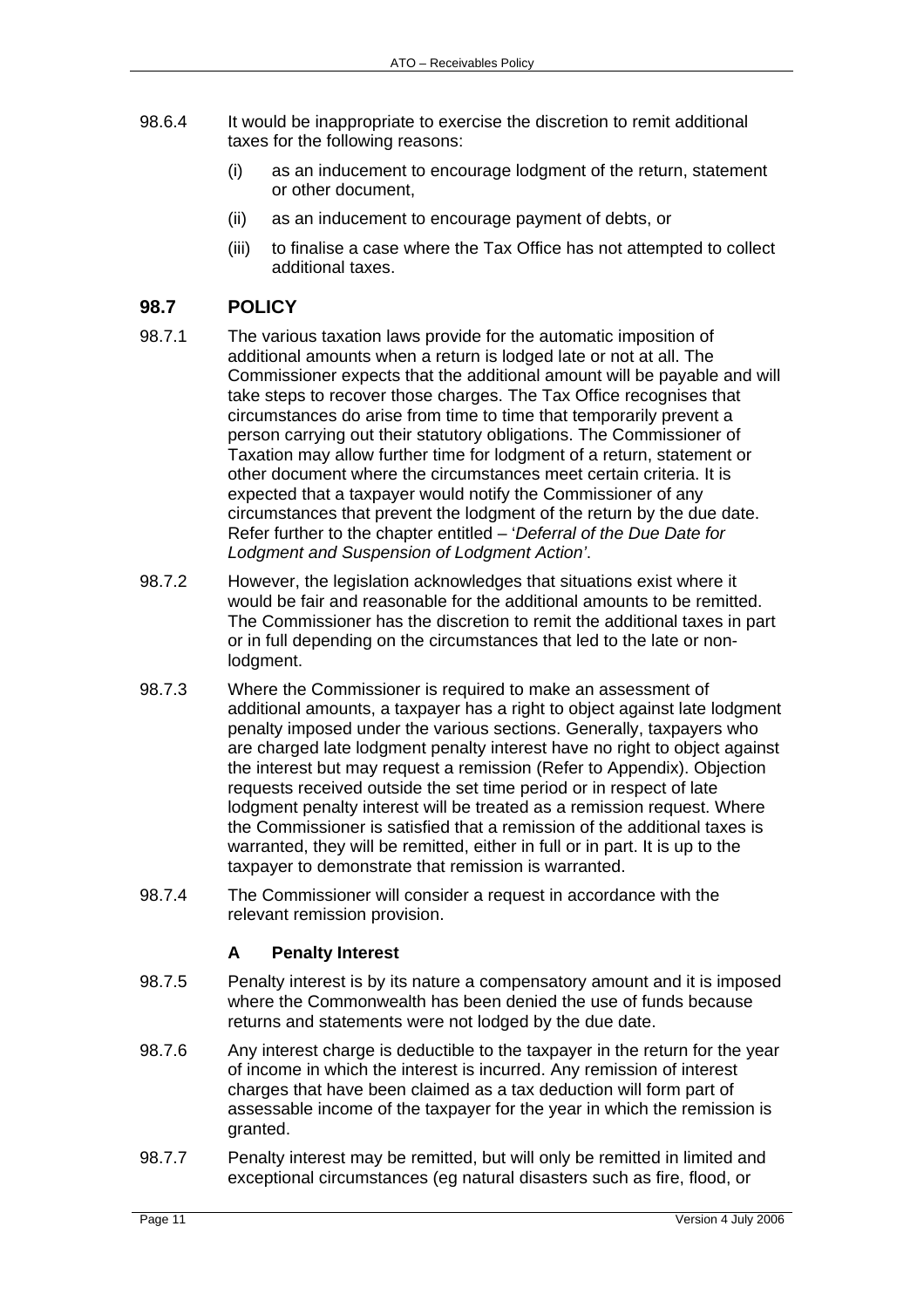drought which directly caused difficulty in lodging the return). Each request for remission of the penalty interest will be considered on its merits and a decision made in light of the particular circumstances of the case. The taxpayer will need to demonstrate that exceptional circumstances apply for remission of this component of the additional taxes.

## **B Penalty Tax**

98.7.8 Penalty tax is imposed to reflect culpability on the part of the taxpayer in lodging a return, statement or document late. There is an automatic remission of additional tax (culpability component) when certain criteria are met. Where any of the criteria are not met, the Commissioner has the power to consider remission. Remission will be granted where the taxpayer is able to demonstrate to the Commissioner that the circumstances that resulted in late lodgment were ones over which the taxpayer had no control. These circumstances generally would encompass flood, fire or other natural disaster, serious ill health of the taxpayer where no other person was available to ensure lodgment was made, etc. The Commissioner has the power to remit, in the case of tax returns, all or part of the additional tax or penalty units, in the case of individuals; the flat rate penalty in the case of relevant entities.

### **C General Interest Charge**

- 98.7.9 The GIC reflects the time value of money deferred by late lodgment of an income tax return or by late payment of any penalty imposed. The Commissioner expects that the interest will be payable in most situations and full remission will only be granted in limited and exceptional circumstances (eg natural disasters such as fire, flood, or drought which directly caused difficulty in lodging the return by the due date).
- 98.7.10 While the reasons may not meet the requirements for full remission, in some circumstances it will be appropriate to remit part of the additional amount.
- 98.7.11 The GIC legislation specifically refers to when the Commissioner may exercise a discretion to remit the GIC for late payment, but guidance should be taken in relation to remission of the charge for late lodgment.
- 98.7.12 Any interest charge is deductible to the taxpayer in the return for the year of income in which the charge was incurred. Any remission of interest claimed as a tax deduction will form part of assessable income of the taxpayer for the year in which the remission is granted.

## **D Reasons for Remission**

- 98.7.13 The Commissioner will consider all of the factors put forward by a taxpayer in the request for remission, their effect upon late or nonlodgment and the steps taken to alleviate the delay in lodgment. Remission would not be considered if the taxpayer were to rely on general grounds for the request, nor would it be considered if the taxpayer were to rely on factors that could only be remotely linked to the late or non-lodgment.
- 98.7.14 Where the Commissioner is satisfied that a remission of the additional amount is warranted, it will be remitted, either in full or in part. A decision on the request for remission will be made based upon information provided by the taxpayer as part of the request for remission and from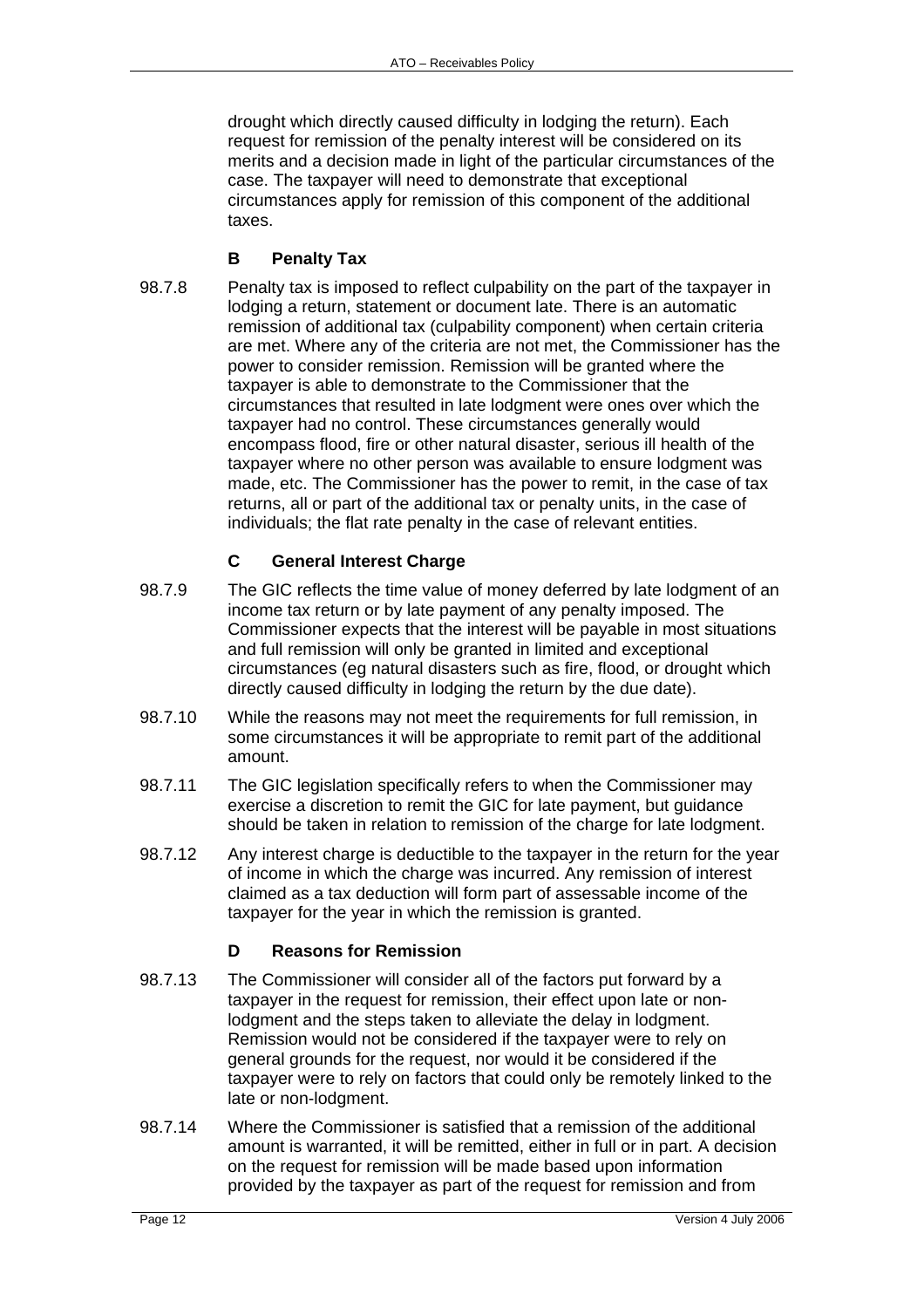any other information available to the Commissioner. The Commissioner will not remit any additional amount if there is insufficient relevant information to make a decision.

- 98.7.15 It is expected that full remission would be granted only in circumstances that were outside the control of the taxpayer and where all reasonable mitigating steps were taken. The Commissioner will take into account any contact with the Tax Office, regarding the late or non-lodgment of the return, prior to the due date. Therefore, requests for remission should seek to demonstrate that circumstances were such that timely lodgment of the tax return(s), was not possible, and that the tax agent and/or taxpayer was not in a position to seek further time to lodge the return.
- 98.7.16 While the reasons may not meet the requirements for full remission, in some circumstances it will be appropriate to remit part of the additional amount. The length of time the return was overdue, the taxpayer's circumstances, the taxpayer's lodgment and payment history and any contact with the Tax Office, prior to the due date, regarding the late lodgment would be factors to consider.

### **factors beyond the control of the taxpayer**

- 98.7.17 A taxpayer may be able to demonstrate that the difficulties they are experiencing were due to factors beyond their control and clearly could not be predicted, and the tax agent and/or taxpayer was not in a position to seek further time to lodge the return. In considering any remission, it is also necessary to consider what steps were taken, if any, to relieve the effects of the circumstances causing the late or non-lodgment.
- 98.7.18 General statements such as adverse business conditions affecting an industry, general economic downturn would not be an acceptable basis for remission under this heading as these factors are more likely to prevail across the whole community. Taxpayers would need to demonstrate that such factors had specific impacts on their ability to lodge before they could be considered as reasons for remission.

### **acts or omissions of the taxpayer**

- 98.7.19 Acts or omissions of the taxpayer which prevent lodgment by the due date will vary. In considering remission, it is necessary to determine whether the delay in lodgment was caused by the taxpayer's direct involvement or otherwise and what steps were taken, if any, to relieve the effects of the circumstances causing the late or non-lodgment.
- 98.7.20 A soundly advised or well considered decision which results in unforeseen severe consequences affecting a taxpayer's ability to lodge might otherwise gain some remission. This would assume that the taxpayer could demonstrate that plans were in place to ensure the lodgment of the return, statement or other document on time, but that as a result of the unforeseen circumstances, lodgment on time was not possible.

### **relieving the circumstances or effects of circumstances**

98.7.21 The Commissioner must consider the taxpayer's efforts to relieve all of the circumstances that led to late lodgment or the effect of those circumstances causing the delay, irrespective of whether the circumstances were subject to, or beyond, the taxpayer's control. To be eligible for remission, the taxpayer would be expected to have taken all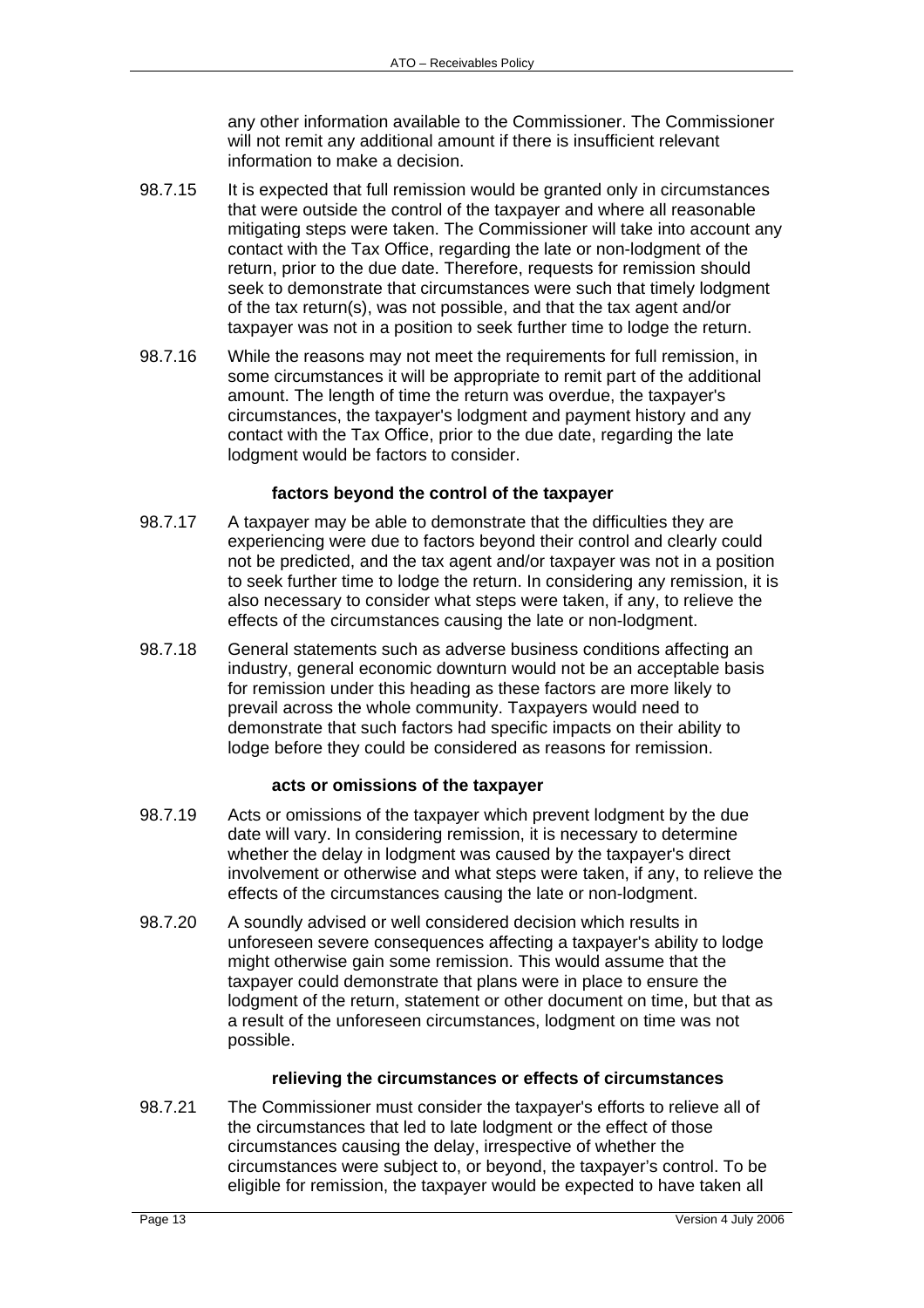reasonable action possible, promptly, in an attempt to lessen the severity of the circumstances as they affected the inability to lodge by the due date and beyond.

#### **fair and reasonable**

98.7.22 A decision by the Commissioner to remit penalty because it is fair and reasonable must be considered in view of the legislative policy that taxpayers should be liable to additional amounts if they lodge late. Not only must the exercise of the power to remit be fair to the taxpayer concerned, it must be fair to the whole community. In other words a taxpayer who lodges late or fails to lodge should not be given any advantage over those taxpayers who organise their affairs to ensure they can lodge on time. Taxpayers will need to demonstrate that it is fair and reasonable to remit the additional amounts, having regard to the nature of the specific event or decision.

#### **deceased estates**

- 98.7.23 The trustee of a deceased estate under administration would need to demonstrate that information was not available at an earlier date to enable lodgment when making a request for remission of the additional charges that accrued during the period of the administration.
- 98.7.24 Remission of any additional charges that accrued during the period prior to the date of death of the taxpayer would be considered in accordance with the general guidelines.

### **E Objection and Appeal Provisions**

- 98.7.25 Under Part IVC of the TAA, objections may be lodged against the calculation of additional tax for late lodgment. In so far as the objection relates to the severity of the additional tax for late lodgment, the Commissioner's decision on the objection will be determined on the merits of the particular case and in accordance with the guidelines discussed in this Policy.
- 98.7.26 The powers of the Administrative Appeals Tribunal to review decisions of the Commissioner relating to remission of additional tax payable under section 222 of the ITAA 1936 are limited to additional tax that exceeds:
	- (i) an amount calculated at the rate of 20% per annum of tax payable for the period commencing on the last day allowed for furnishing the return and ending on the day on which the return is furnished or the day on which the assessment of additional tax is made, whichever happens first; or
	- (ii) if the amount calculated in (a) above is less than \$20. If additional tax exceeds the amounts calculated in (a) or (b), the Administrative Appeals Tribunal has power to review the whole of the amount imposed.

### **Section 163A(1) – Relevant Entities and Instalment Taxpayers (Companies etc.)**

98.7.27 A relevant entity or instalment taxpayer who is dissatisfied with a notice of penalty or a decision of the Commissioner not to remit the penalty under subsection 163A(5) of the ITAA 1936 may object against the notice or the decision in accordance with Part IVC of the TAA.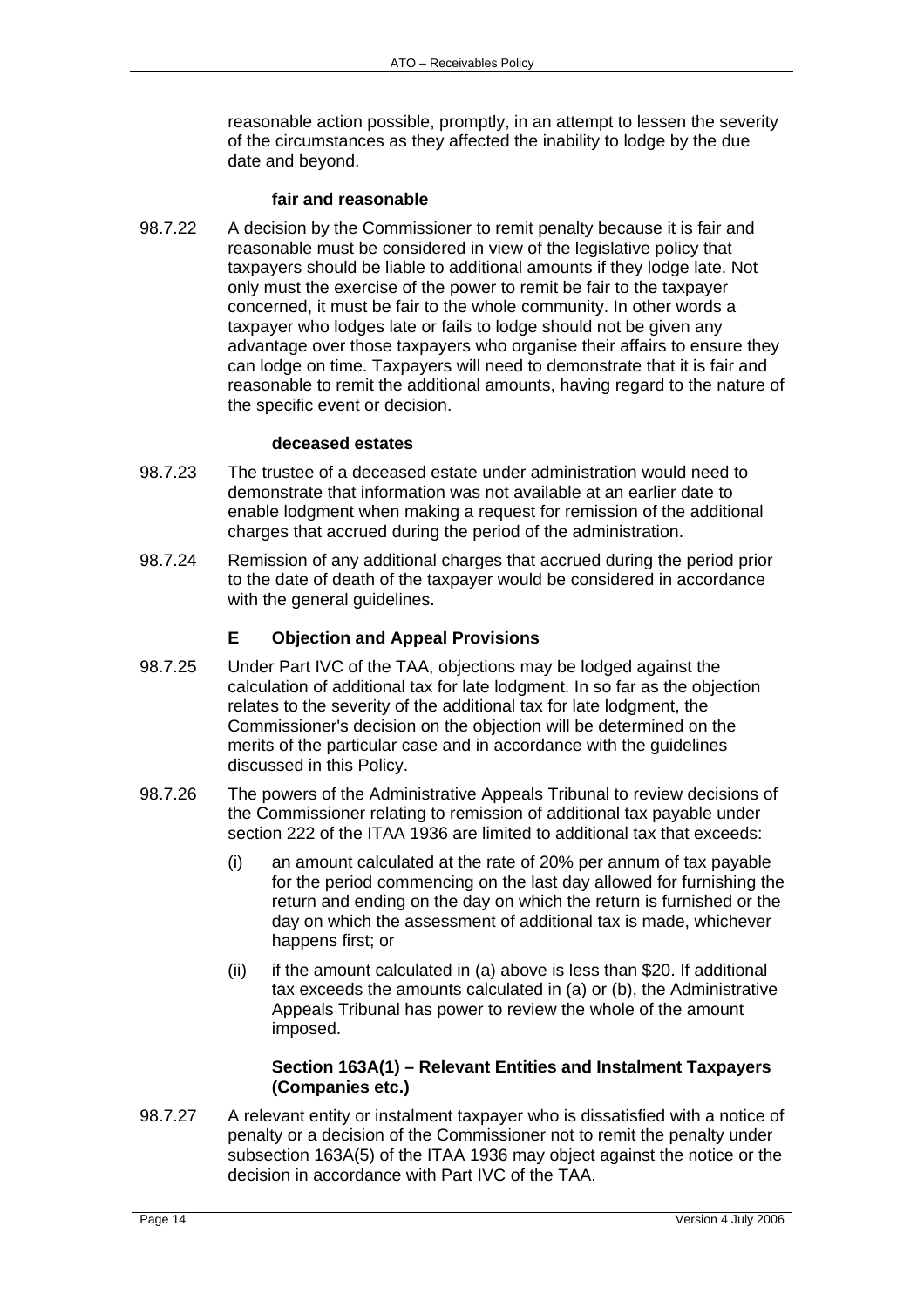98.7.28 Where the relevant entity or instalment taxpayer is dissatisfied with the Commissioner's objection decision they may, under section 14ZZ of Part IVC of the TAA, either apply to the Administrative Appeals Tribunal for a review of the decision or appeal to the Federal Court against the decision.

### **Section 163B(1) and Section 163C(1) – Individual Taxpayers**

- 98.7.29 The definition of assessment in subsection 6(1) of ITAA 1936 has been amended to incorporate an assessment of additional tax (culpability component). This allows a taxpayer to object against the assessment under section 175A of the ITAA 1936.
- 98.7.30 An amendment has been made to subsection 14ZS(2) of the TAA to exclude objection decisions in respect of assessments of additional tax made under section 163B of the ITAA 1936 from the definition of ineligible income tax remission decisions. Taxpayers who are dissatisfied with the objection decision can apply to the Administrative Appeals Tribunal for a review of the decision, or appeal to the Federal Court against the decision.
- 98.7.31 There are no rights of objection, review or appeal under Part IVC of the TAA against a notice of interest (section 163C of the ITAA 1936). A decision not to remit all or any part of the interest component of late lodgment penalty may be reviewed under the AD(JR) Act or by the Federal Court.

### **Section 163(B) – General Interest Charge**

98.7.32 From 1 July 1999, GIC is imposed under section163B of ITAA 1936. Section 8AAG of TAA provides for the Commissioner to remit all or part of the GIC imposed. There are no objection rights against a decision of the Commissioner not to remit the amount. Therefore, a decision by the Commissioner not to remit GIC on LLP imposed under section 163B of the ITAA 1936 cannot be reviewed by the Administrative Appeals Tribunal (AAT), nor can it be appealed to the Federal Court. The taxpayer may seek review under the AD(JR) Act . Note that subsection 163B(5) of the ITAA 1936, which required the Commissioner to raise an assessment of the amount payable under this section and thus conferred rights of objection, has been repealed.

## **F Prosecution Penalties**

- 98.7.33 Any person who fails or refuses to furnish a return, statement or other document or any other information under the relevant Act commits an offence and is liable, on conviction, to a penalty not exceeding \$2,200 if it is the first offence. If convicted of a second offence, that person becomes liable to a penalty not exceeding \$4,400. If convicted of a third or subsequent offence, that person (not being a company) becomes liable to a penalty not exceeding \$5,500 or imprisonment for a period of not more than 12 months, or both. A company may be fined \$27,500.
- 98.7.34 However, where a person is liable to pay a penalty for late or nonlodgment and a prosecution for non lodgment is instituted, the person is not liable to pay the penalty even if the prosecution is later withdrawn (section 8ZE of theTAA).

## **98.8 TERMS USED**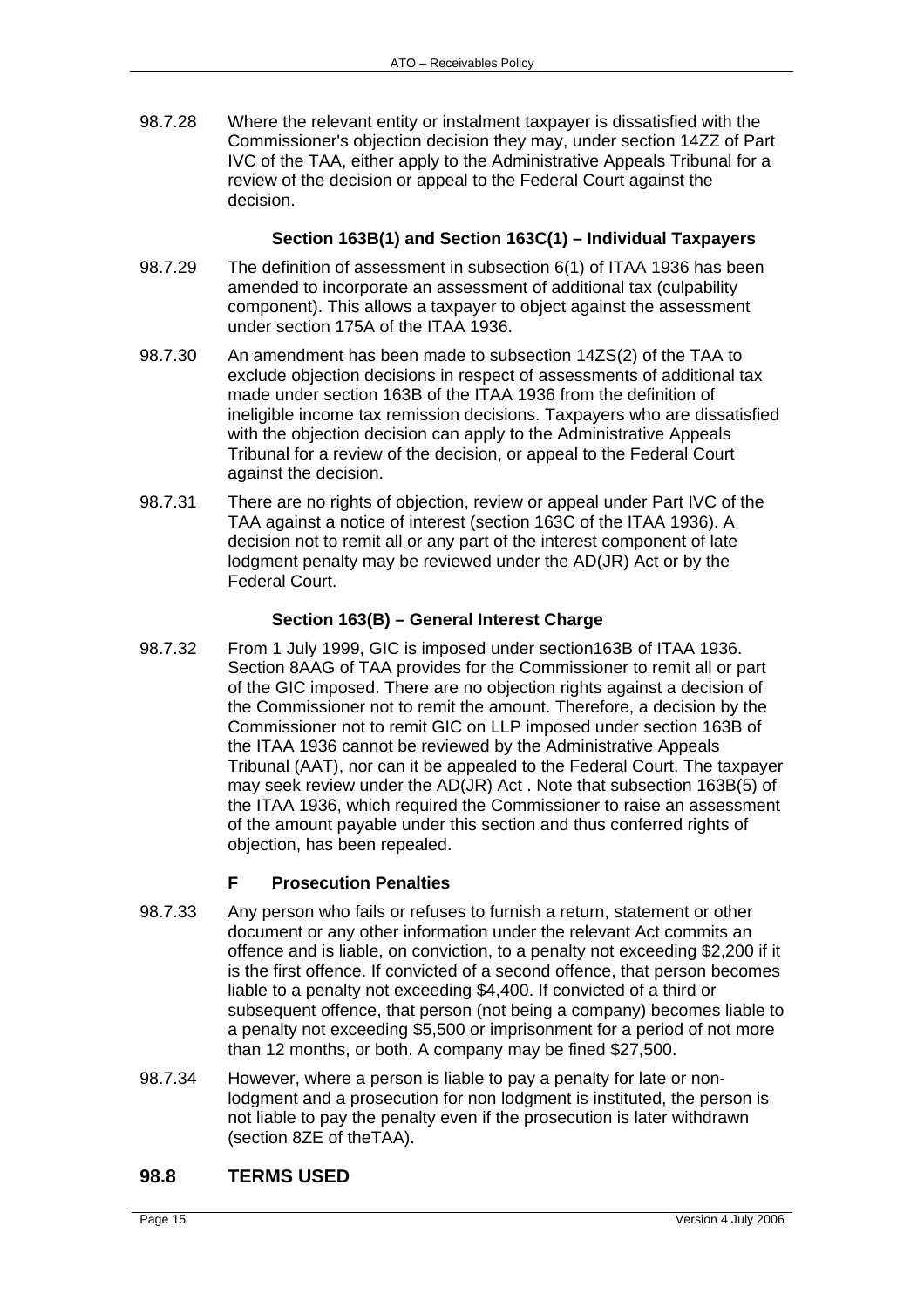- 98.8.1 'Activity Statement (AS)'. See 'Business activity statement' and 'Instalment activity statement' for further details.
- 98.8.2 'Additional tax for late lodgment', 'administrative penalty', 'late lodgment penalty interest,' 'late lodgment penalty', 'lodgment penalty', 'General Interest Charge' (GIC) and 'Failure to Lodge on Time Penalty' all refer to the specific additional amounts imposed by the various acts administered by the Commissioner. Additional Taxes or penalties may be applied whenever a return, statement, document or other approved form is not lodged by the due date for lodgment, where payment of these amounts occurs after the due date for payment GIC may apply to late paid amounts.
- 98.8.3 'Approved form' takes the meaning set out in subsection 388-50(1) of Schedule 1 to the TAA. The Commissioner may combine in the same approved form more than one return, notice, statement or other document (for example, an 'Activity Statement').
- 98.8.4 'Base Penalty Amount' takes the meaning set out in subsection 286-80(2) of Schedule 1 to the TAA. It is imposed for each period of 28 days or part thereof that an approved form remains outstanding after its due date for lodgment (up to a maximum of 5 penalty units).
- 98.8.5 'Business activity statement' means an approved form to be lodged by those taxpayers who have an Australian Business Number and lodged by taxpayers who have a range of obligations including GST.
- 98.8.6 'Current annual turnover' takes the meaning set out in section 195-1 to the *A New Tax System (Goods and Services Tax) Act 1999* and is the sum of the values of all supplies made during the year, other than certain exclusions. This term is contained in one of the tests used to determine if the base penalty amount is to be multiplied by a factor of 2 or 5.
- 98.8.7 'Due date for lodgment' means the latest date by which a taxation return, statement or other approved form must be lodged with the Commissioner.
- 98.8.8 'Fringe benefit tax' means the tax system related to the assessment and collection of tax imposed by the *Fringe Benefits Tax Act 1986*.
- 98.8.9 'Head Company' of a consolidated group must be an Australian resident and beneficially owns all of the membership interests in at least one other company. It is further defined in sec 703-15 of ITAA 1997.
- 98.8.10 'Instalment activity statement (IAS)' an 'approved form' lodged by taxpayers who have a range of obligations other than GST.
- 98.8.11 'Large entities' a description of these clients may be found in the current Tax Agent Lodgment Program.
- 98.8.12 'Large withholder' takes the meaning set out in sections 16-95 and 16- 125 of Schedule 1 to the TAA, and is an entity whose amounts withheld during a financial year exceed \$1 million, or who are part of a whollyowned group whose amounts withheld exceed \$1 million annually.
- 98.8.13 'Medium withholder' takes the meaning set out in sections 16-100 and 16-135 of Schedule 1 to the TAA, and is an entity whose amounts withheld during a financial year exceed \$25,000, and who is not a large withholder.
- 98.8.14 'Pay as you go Withholding' describes the system of collecting and reporting amounts as outlined in Part 2-5 of the TAA. It applies to the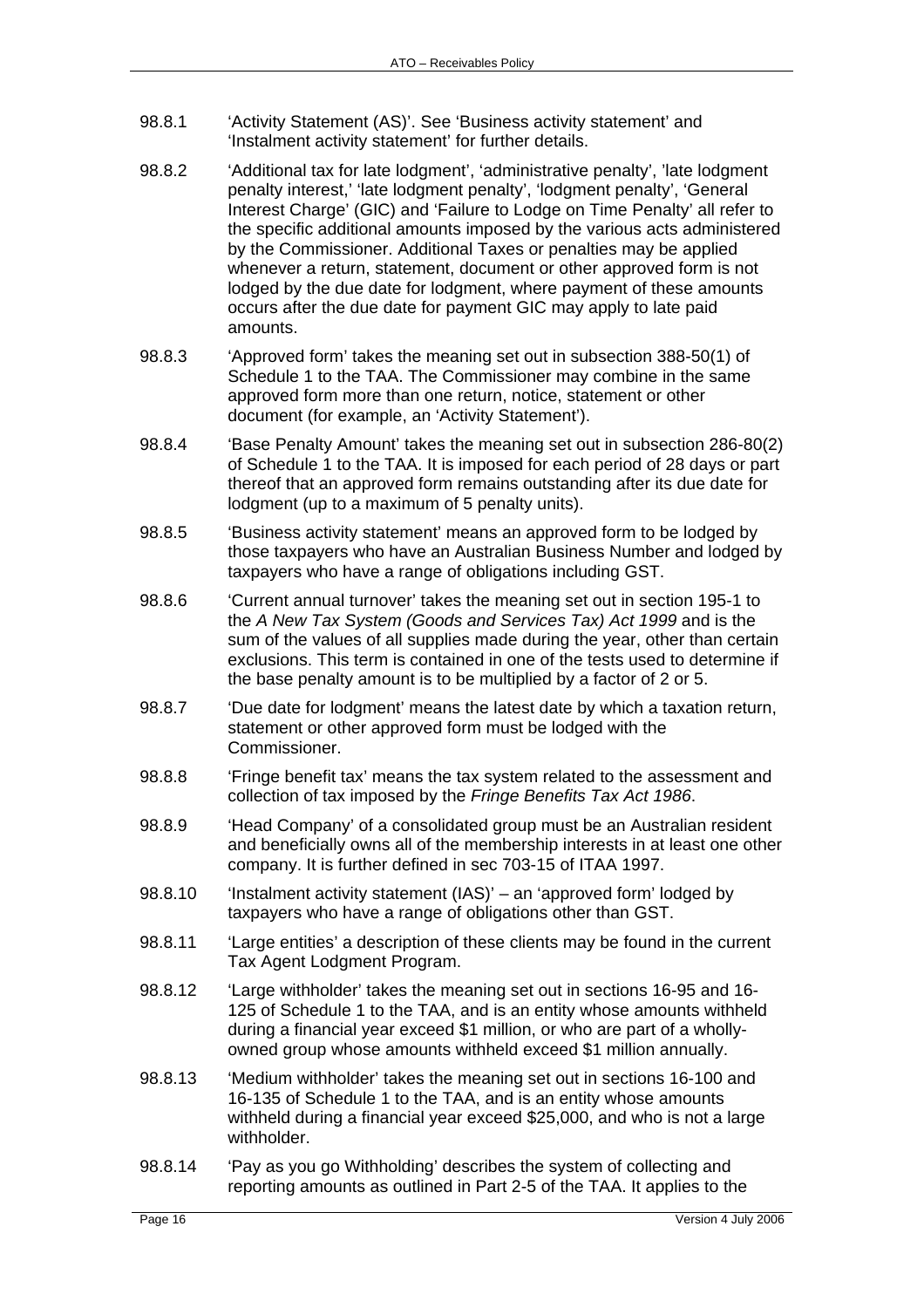relationships which results in payers makes withholding payments to payees as defined in section 10-5 of Schedule 1 to the TAA.

- 98.8.15 'Penalty unit' means the unit upon which base penalty amount is calculated in accordance with Subdivision 286-C of Schedule 1 to the TAA. The value of a penalty unit can be determined by reference to section 4AA of the *Crimes Act 1914*.
- 98.8.16 'Relevant Entity' in relation to a year of income, includes
	- (i) a company, or
	- (ii) any person in the capacity of a trustee of:
		- a) a fund that is an eligible ADF in relation to that year of income: or
		- b) a fund that is an eligible superannuation fund in relation to that year of income; or
		- c) a unit trust that is a pooled superannuation trust in relation to that year of income.
- 98.8.17 'Taxation Law' takes the meaning set out in subsection 995-1(1) of the *Income Tax Assessment Act 1997*, and is an Act of which the Commissioner has general administration, or regulations under such an Act.

# Appendix

### **Application of Penalty and/or Penalty Interest for Late Lodgment – Income Tax returns for the year ended 30 June 2000 and earlier years**

| Year of<br>llncome                                           | 1995 &<br>earlier years                                        | 1996 & 1997                                                                           | 1998                                                                                                | 1999 & 2000                                                                              | Remitted<br> by                         | <b>Review Rights</b>                                                                                                                                                                                         |
|--------------------------------------------------------------|----------------------------------------------------------------|---------------------------------------------------------------------------------------|-----------------------------------------------------------------------------------------------------|------------------------------------------------------------------------------------------|-----------------------------------------|--------------------------------------------------------------------------------------------------------------------------------------------------------------------------------------------------------------|
| \$222(1) ITAA<br>1936<br>All taxpayers                       | Day after<br>gazetted due<br>date (31/10)<br>to date<br>lodged | Not Applicable                                                                        | Not Applicable                                                                                      | Not Applicable                                                                           | s227(3)<br><b>ITAA 1936</b>             | Objection: Part<br>IVC TAA. Limited<br>review rights by<br>AAT/STCT (must<br>exceed 20% pa)<br>and full appeal<br>rights to the<br>Federal Court.                                                            |
| s163A ITAA<br>1936<br>Companies<br>Superannuati<br>lon funds | <b>N</b> ot<br>Applicable                                      | Penalty<br>commences the<br>day after<br>gazetted due<br>date to date<br>lodged       | Penalty<br><b>c</b> ommences the<br>day after<br>gazetted due<br>date to date<br>lodged             | Penalty<br><b>l</b> commences the<br>day after<br>gazetted due<br>date to date<br>lodged | s163A(5)<br><b>ITAA 1936</b>            | May request an<br>internal review<br>and then if not<br>satisfied may<br>lodge an<br>objection: Part<br>IVC TAA.<br>Full review rights<br>by $AAT/STCT$ and<br>full appeal rights<br>to the Federal<br>Court |
| Former<br>s163B ITAA<br>1936<br>Individuals &<br>trusts      | <b>N</b> ot<br>Applicable                                      | Penalty<br>commences the<br>day after<br>gazetted due<br>date (31/10) to<br>30/6/1999 | Penalty<br><b>l</b> commences the<br>day after<br>gazetted due<br>date or deferred<br>due date (eg. | Not Applicable                                                                           | lformer<br>s163B(7)<br><b>ITAA 1936</b> | Objection: section<br>175A ITAA 1936.<br>Full review rights<br>by AAT/STCT and<br>full appeal rights<br>to the Federal                                                                                       |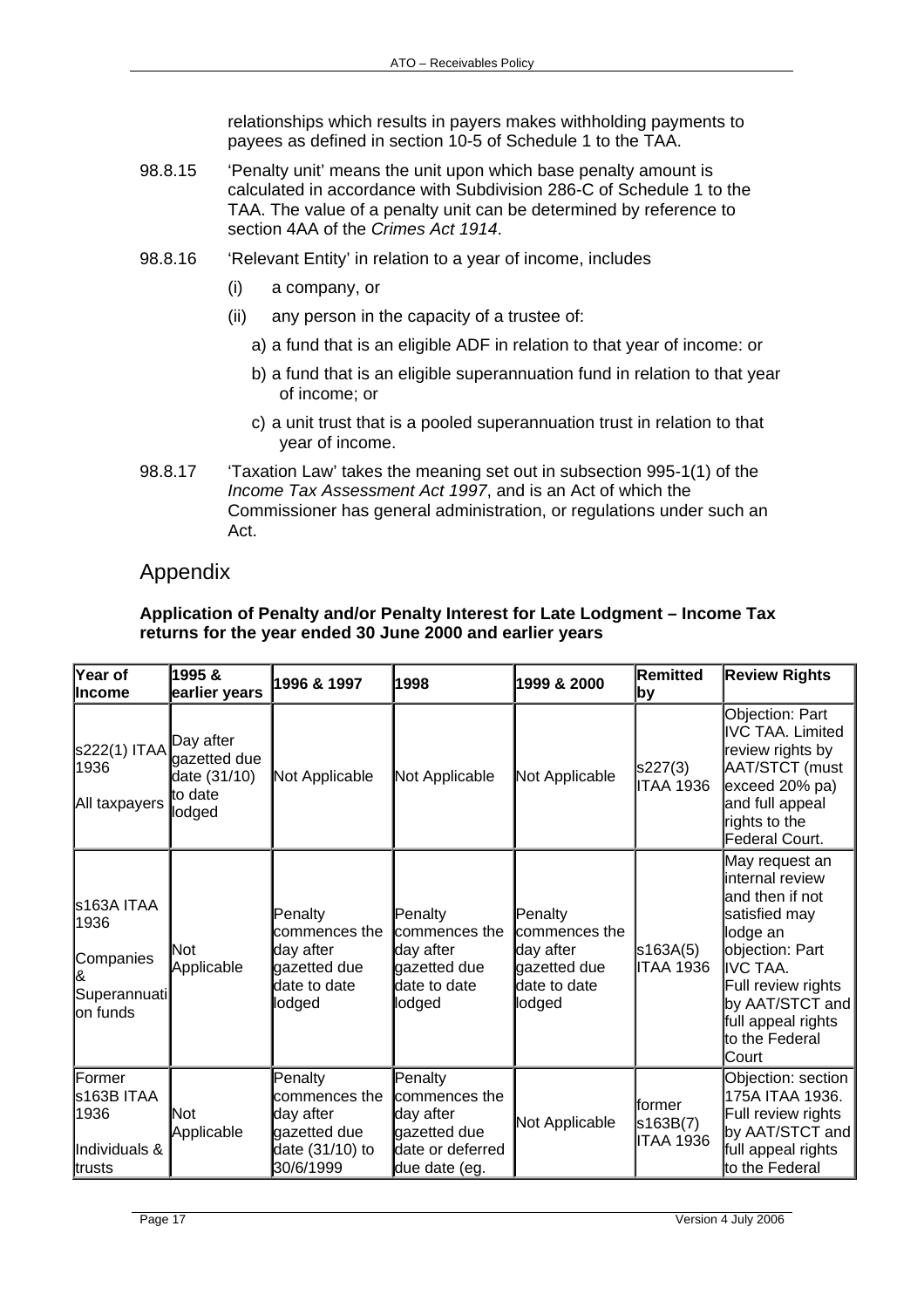|                                                         |                   |                                                                                         | Tax agent<br>_odgment<br>Program end<br>date) to<br>30/6/1999                                           |                                                                                                                                                                                                     |                                         | Court                                                                                               |
|---------------------------------------------------------|-------------------|-----------------------------------------------------------------------------------------|---------------------------------------------------------------------------------------------------------|-----------------------------------------------------------------------------------------------------------------------------------------------------------------------------------------------------|-----------------------------------------|-----------------------------------------------------------------------------------------------------|
| Former<br>s163C ITAA<br>1936<br>Individuals &<br>trusts | Not<br>Applicable | Penalty<br>commences the<br>day after<br>gazetted due<br>date (31/10) to<br>30/6/1999   | Penalty<br>commences the<br>day after the<br>gazetted due<br>date or deferred<br>due date to<br>30/6/99 | Not Applicable                                                                                                                                                                                      | lformer<br>s163C(4)<br><b>ITAA 1936</b> | Objection: not<br>applicable.<br>Decision not to<br>remit is<br>reviewable under<br>the $AD(JR)A$   |
| s163B ITAA<br>1936 (GIC)<br>Individuals &<br>trusts     | Not<br>Applicable | Penalty<br>commences<br>1/7/1999 to the<br>day prior to the<br>date return(s)<br>lodged | Penalty<br>commences<br>1/7/1999 to the<br>day prior to the<br>date return(s)<br>lodged                 | Penalty<br>commences the<br>day after the<br>gazetted due<br>date or deferred<br>due date (eg.<br>Tax Agent<br>Lodgment<br>Program end<br>date) to the day<br>prior to the date<br>return(s) lodged | s8AAG(1)<br>TAA                         | Objection: not<br>applicable.<br>Decision not to<br>remit is<br>reviewable under<br>the $AD(JR)A$ . |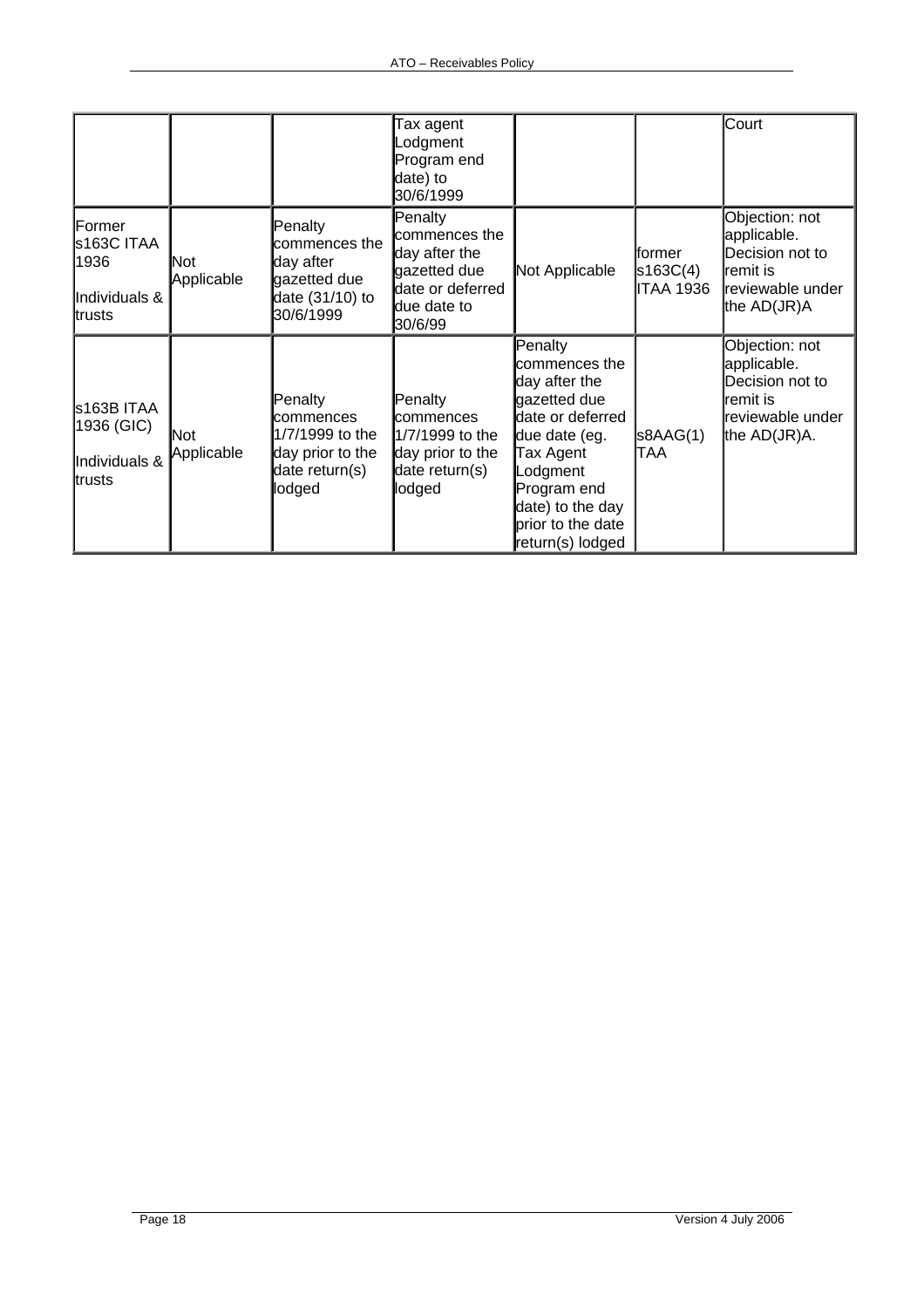| Imposed by:                                                     | <b>Statutory</b><br>Rate:                                                          | <b>Rate Actually</b><br><b>Applied</b>                                                                                                                                                                                            | <b>Calculation of</b><br><b>Period Late</b>                                                                                                                                                                                                                                     | <b>Limits</b>                                                                                         | Rate if<br><b>Voluntarily</b><br>Lodged                                                                              |
|-----------------------------------------------------------------|------------------------------------------------------------------------------------|-----------------------------------------------------------------------------------------------------------------------------------------------------------------------------------------------------------------------------------|---------------------------------------------------------------------------------------------------------------------------------------------------------------------------------------------------------------------------------------------------------------------------------|-------------------------------------------------------------------------------------------------------|----------------------------------------------------------------------------------------------------------------------|
| S222(1) ITAA<br>1936<br>All taxpayers                           | 200% of tax<br>payable or<br>\$20,<br>whichever<br>is greater                      | From IT2475 - 20%pa<br>of the lesser of tax<br>payable or net amount<br>payable<br>Plus 5%pa for<br>'recurring offence'<br>Plus 5%pa for<br>delayed <sup>*</sup><br>instalment'<br>Plus 10% flat for<br>'detected non-<br>lodger' | From: 31 October<br>following the end of the net<br>the year of income amount<br>To: the date of<br>lodgment                                                                                                                                                                    | Max: 200%<br>Min: \$20<br>or equal to<br>payable if<br>between \$20<br>& \$2 or \$0 if<br>\$2 or less | 10% on the<br>llesser of tax<br>payable or net<br>lamount<br>payable to a<br>maximum of<br>50% of the tax<br>payable |
| S163A(1) ITAA<br>1936<br>Companies &<br>superannuation<br>funds | \$10 per<br>week or<br>part thereof                                                | <b>Statutory Rate</b>                                                                                                                                                                                                             | From: the day<br>following the last<br>day for lodgment<br>To: the date the<br>return was lodged                                                                                                                                                                                | Max: \$200<br>Min: \$10                                                                               | No concession<br>applies                                                                                             |
| Former s163B(1) of income<br>Individuals &<br>trusts            | 8% pa on<br>the lesser<br>tax payable<br>on<br>assessment<br>or net tax<br>payable | Statutory Rate                                                                                                                                                                                                                    | From: the day<br>following the last<br>day for lodgment<br>1996 & 1997 - 31<br>October<br>1998 - 31 October<br>for self preparers<br>or the end date of<br>a Tax Agent<br>Lodgment Program<br>To: the date the<br>return was lodged<br>or 30 June 1999,<br>whichever is earlier | Max: no limit<br>applies<br>Min: \$20<br>$or$ if $<$ \$10<br>then \$0                                 | Remitted in full                                                                                                     |

# **Calculation of Penalty and/or Penalty Interest**